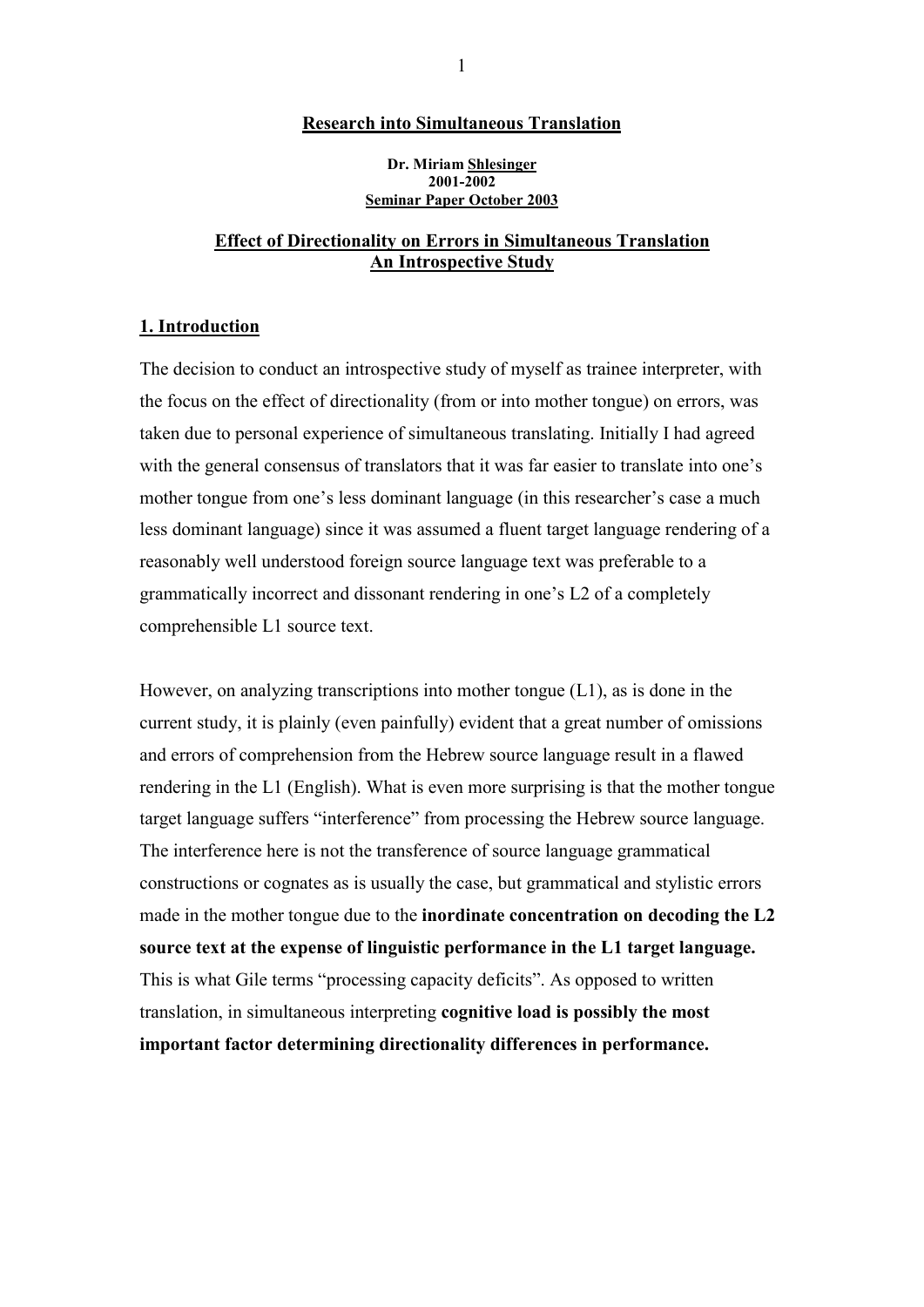### **2. Survey of the Literature**

Candace Séguinot (1989:75) discusses errors and the individual:

"The primary explanation why even competent translators make mistakes is because **human cognitive processing capacity is limited.** Because we can only attend to so much with our conscious processes, we automatize as much as possible to leave our minds free for more difficult tasks. That means that our attention is directed to only some of the things we are doing at the same time.

A related constraint is the fact that there are limitations on short term memory."

Shlesinger (1995:193,194) also relates to shifts in cohesion as the result of cognitive overload but these do not necessarily constitute errors if they do not detract from the informational content (sometimes they do):

"For the simultaneous interpreter, the process of recognizing cohesive ties is encumbered by various constraints which are intrinsic to simultaneous interpreting, including speed of delivery (which the interpreter cannot control), linearity (the fact that the text becomes available only gradually), and the interpreter's own limitations in terms of accessing background information assumed by the speaker to be available to his/her audience, including the interpreter."

### Directionality and its effect on processing

The main topic of this introspective study is directionality and its effect on processing (the errors that result).

I find it strange that the aspect of comprehending the source text, especially the extra pressure of decoding an L2 source text, has been relatively ignored in simultaneous translation studies. I can understand the emphasis on translating into one's mother tongue in order to guarantee the target audience a familiar, mellifluous and stylistically correct rendering, since dissonance can lead to the audience "switching off" and not appreciating the fact that the interpreter is (hopefully) faithfully rendering the content of the source text. However, if large chunks of the source text are omitted, and grammatical and/or stylistic mistakes are made in the target language due to the "overload" in processing, then perhaps simultaneous interpreters should be encouraged to work into their L2. One must note at this juncture that in a country like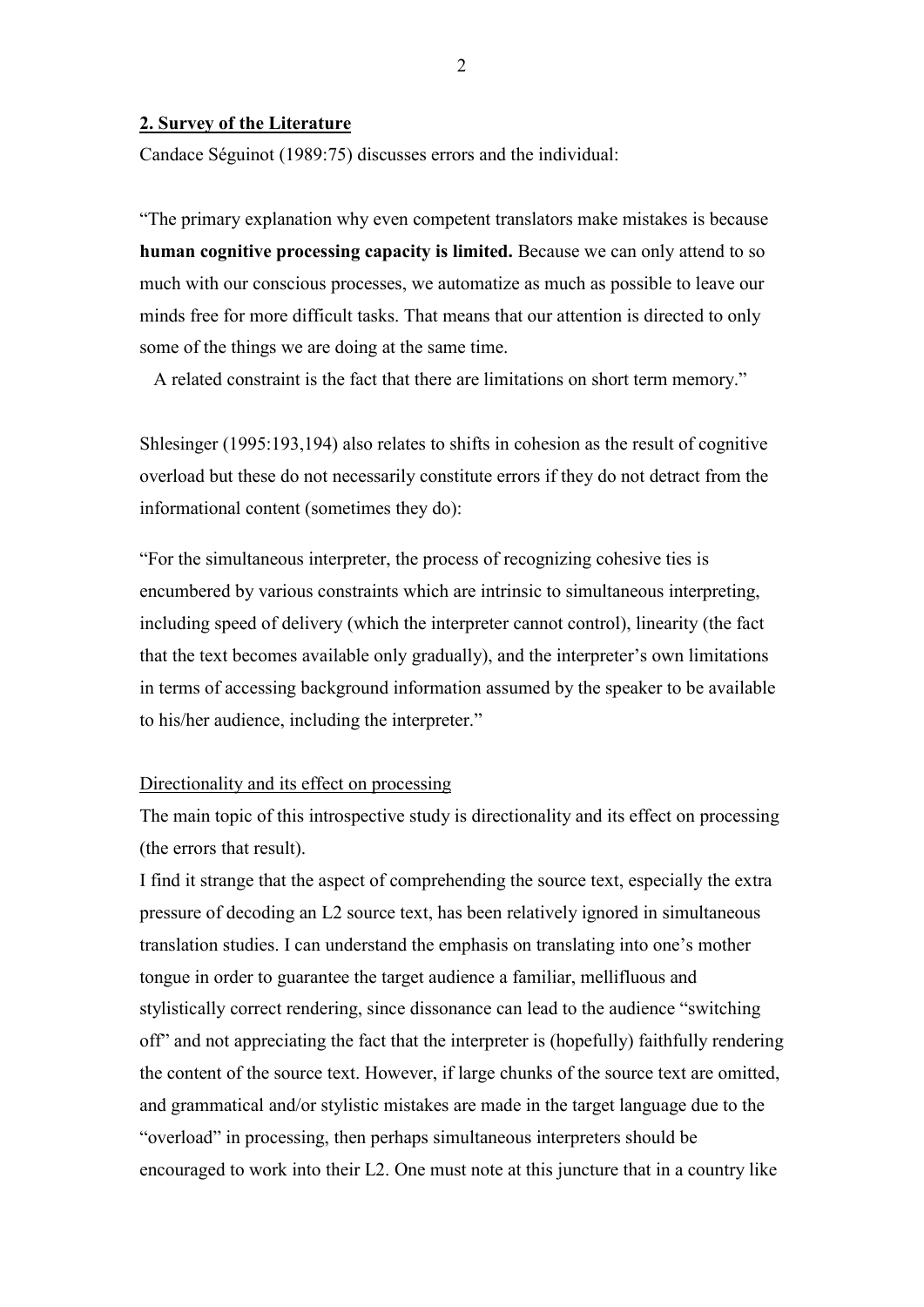Finland that has dealings with the European Union, in which there is a dearth of translators and interpreters with adequate B knowledge of a small language like Finnish, it is the norm to translate in both directions.

It is therefore fitting to begin with a Finnish article, " Language Direction and Source Text Complexity. Effects on Trainee Performance in Simultaneous Interpreting" by **Jorma Tommola and Marketta Helevä (1998)**. The gist of their research is that source text complexity affects performance. Text complexity in the above article is called linguistic complexity and denotes the combined effect of syntax and meaning. It must be pointed out that for the purposes of the introspective study, **linguistic complexity is linked to the fact that an L2 source text is more difficult to process than an L1 source text.** 

Language complexity is one variable, **direction** is another. With regard to direction, Tommola and Helevä (1998:178) state:

"The familiar argument is that, in the non-dominant language, the level of receptive skills and knowledge will always be higher than the level of productive skills. Accurate comprehension in the non-dominant B language will be achieved with a greater likelihood than its accurate production, and it is thus advantageous to have the B-language text as the source text to be understood, and have the message formulation stage take place in the dominant language (cf. Gerver1976). The resulting target text will thus be more likely to contain both the necessary information and the stylistic nuances needed to transmit the source-text speaker's communicative intentions."

However Tommola and Helevä go on to recommend the advantages of the speedy and accurate comprehension of the mother tongue. They mention Dornic (1978) whose research on bilingual language processing "indicates that the level of automatization in mother-tongue comprehension is higher than that of the less dominant language, even though communicatively the bilingual might seem to handle the two languages equally successfully. Particularly if the text to be translated is technical rather than general in content, it is possible that A to B direction can produce a more satisfactory result."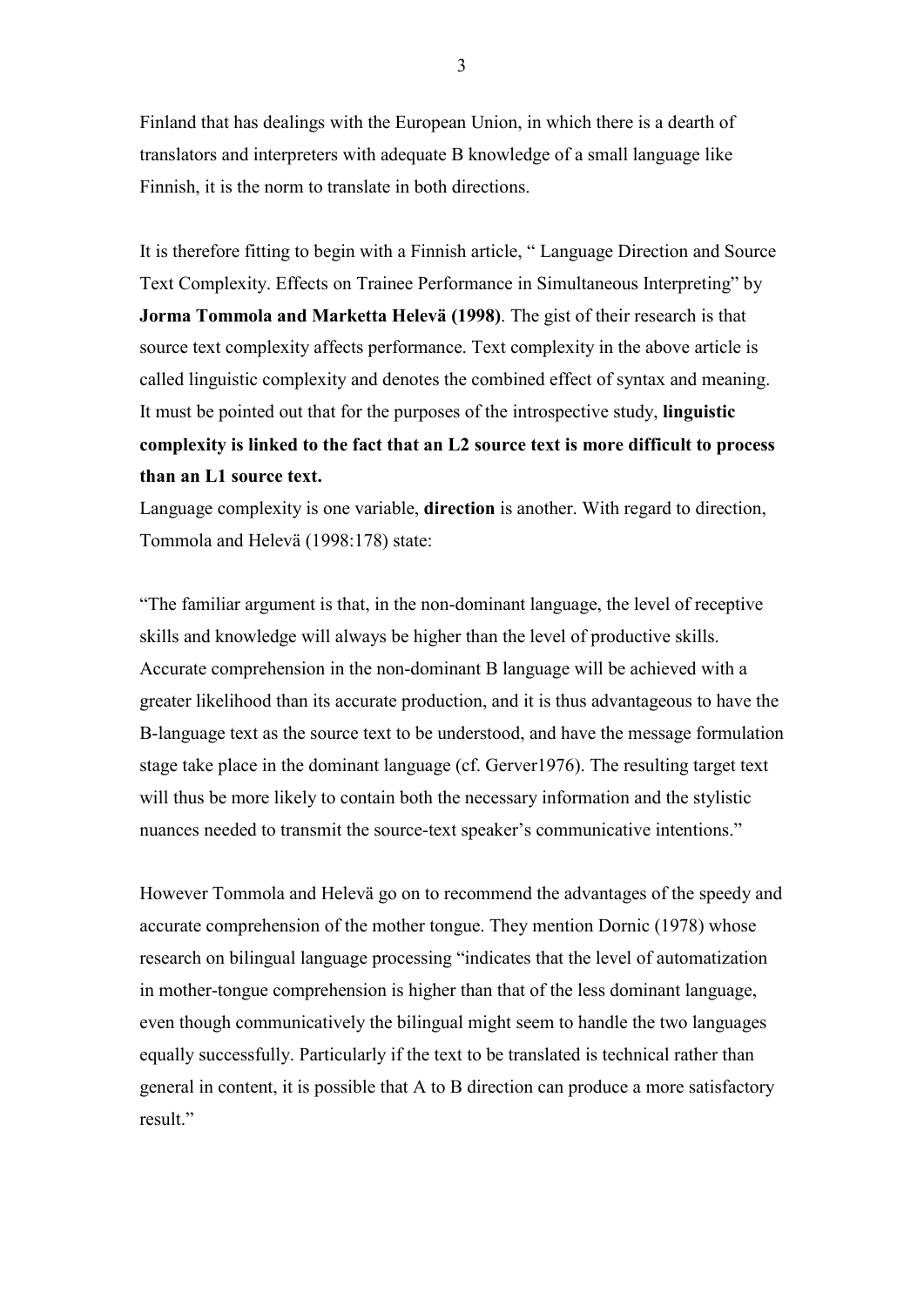**Dornic (1978)** relates to the non-balanced bilingual since in his view this type of bilingual is the norm. **Not that this is immediately evident since bilinguals use strategies and compensatory processes which they have learned to employ when using their weaker language.** An example would be simplification of speech, or paraphrasing, which still manage to convey the gist of the source text. (Compare professional interpreters who produce linguistically autonomous discourse with considerable reformulation of the message over and beyond what is required by the structures and rules of the TL. Interpreters frequently re-order the presentation of ideas, condense certain points and expand on others. It is interesting to note the extent to which interpreters explicate and add cohesive markers). **According to Dornic, stress enhances latent differences and renders them apparent**. He (1978:259) names **information overload**, environmental, emotional or social stresses and fatigue as: "factors which may unveil the hidden imbalance between the dominant and subordinate languages."

Dornic's paper deals with language dominance on an elementary level: it is concerned with the parameter of speed, and focuses mainly on decoding (comprehension) and encoding (production) spoken language. 'Automaticity' is the speed of the bilingual's linguistic performance, and in the context of simultaneous interpretation is concerned with functions of short-term and long-term memory**. Dornic relates to the relative slowness of comprehension in one's second language compared to automatic comprehension of one's mother tongue** (although he notes that research reported in recent years does yield ambiguous results).

When stress, especially noise stress is added, together with high information load, there is a more detrimental effect on performance in a weaker language. Dornic (1978:266) maintains: "A task, if performed in a weaker language, can be thought of as possessing a higher degree of complexity than a corresponding task performed in the dominant language."

An obvious advantage of decoding (comprehending) in one's L1 is that it frees up "channel capacity" for memory search, translation and monitoring of output. **However one has to weigh the stress factors that might adversely affect the encoding (production) efficiency.** Such stress would result from the effort at finding the correct collocations and phrases in the L2 target language under pressure of time. Even experienced translators have been known to express frustration at not always

4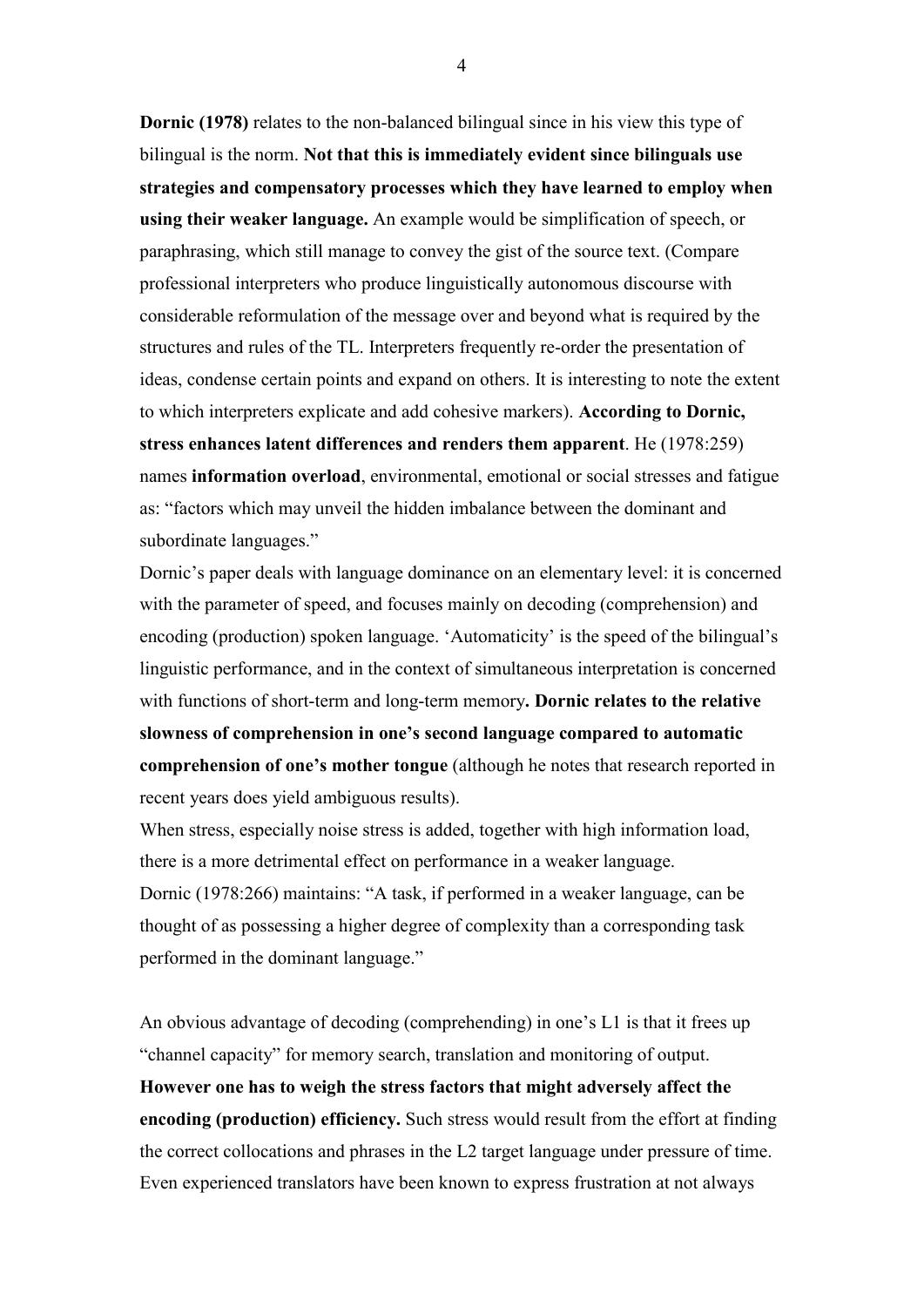finding 'the right word' and having to paraphrase. Any hesitation over finding that evasive collocation at the tip of one's tongue usually leads to **loss of information from the source language and the subsequent loss of coherence and/or cohesion in the target language.** Of course this phenomenon manifests itself more frequently with inexperienced translators such as trainees who are working into their B language. **Seguinot (1989:79)** has the following to say on this topic:

### "**First and Second Language**

Just as there are errors which seem to come from the process of skill learning, there are errors which seem to come from the way second languages are stored and accessed. Leaving aside the obvious problems of lack of knowledge of the second language, there are errors which seem to be specifically translational in character. For example, both first and second language students tend to associate focus with words with the most semantic weight"(Séguinot, 1988).

 Séguinot (1989:79) gives an example from written translation, where the larger conceptual meaning was missed due to concentration on words or phrases. However many studies have noted this phenomenon with trainee simultaneous interpreters (I know it is one of my shortcomings) because "second language learners do not establish connections between parts of collocations as do native users of a language."

Another interesting point mentioned by Dornic is the **"takeover" by the dominant language of the subordinate language under conditions of task and emotional stress.** Unexpected stimuli, requiring prompt verbal response, or linguistically neutral symbols requiring prompt naming, **will tend to elicit a response in the dominant language.** 

 Mental fatigue will also lead to a selective deterioration in the bilingual's performance in the non-dominant language; while output i.e. encoding efficiency appears to be affected in the first place, decoding can suffer as well, "Mental fatigue reduces the bilingual's ability to keep his language systems distinct.

Uncontrollable intrusions from the dominant language into the weaker language become more frequent." (1978:267)

"Occasional spontaneous switching from one language to the other frequently goes unnoticed by the subject. It looks as though the bilingual partly loses control over his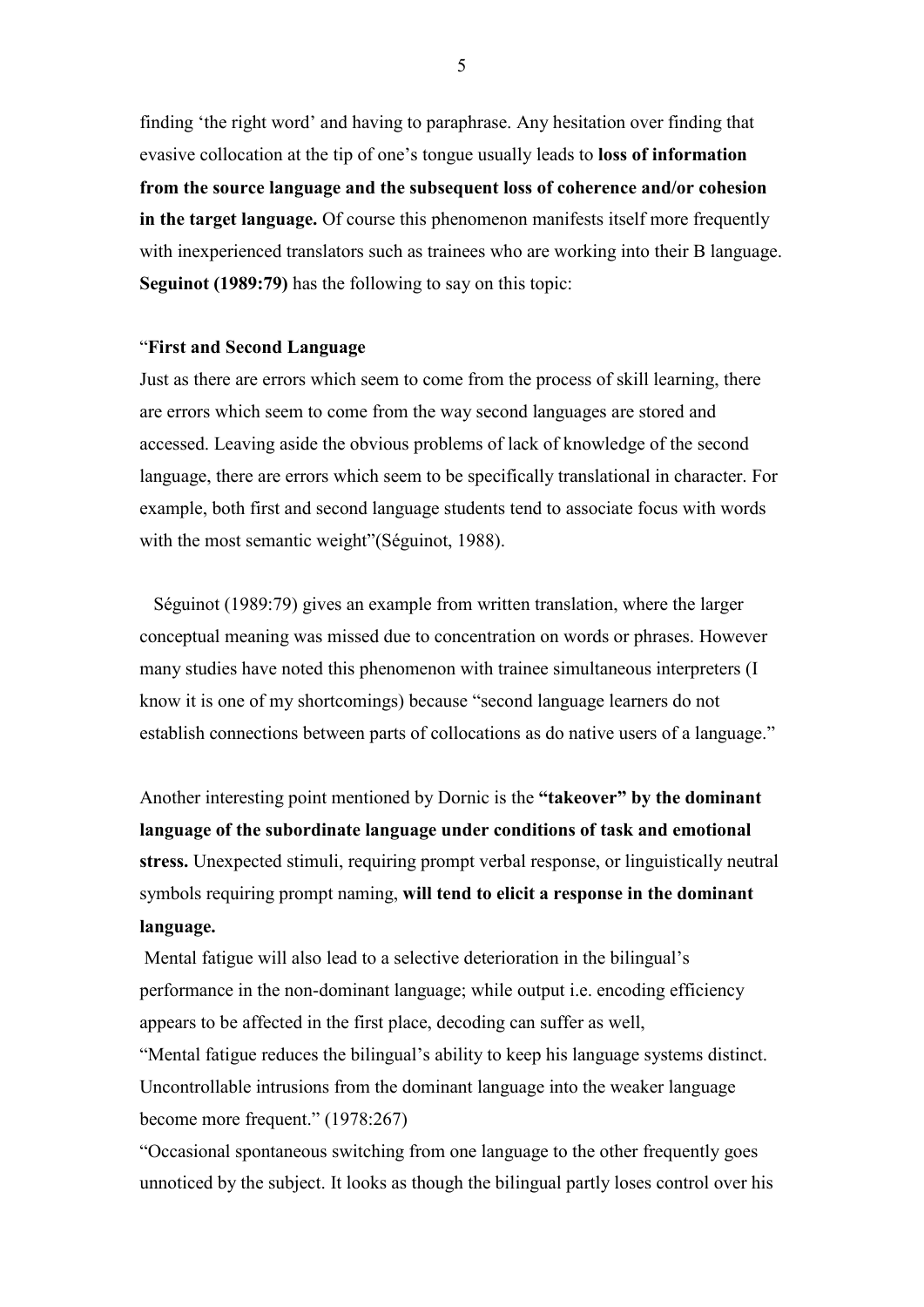"output switch" whose functioning tends to be affected by the accessibility of words in the long-term store or by other random factors. Intentional switching between languages becomes more difficult. This is particularly conspicuous if two or more nondominant languages are involved."

Lastly Dornic refers to individual differences with regard to various aspects of bilingualism.

Another point is that there has not been a great deal of research on this subject and evidence often comes from incidental comments from researchers concentrating on error analyses. As in Tommola and Helevä's study, errors will be judged in relation to **the amount of content information** conveyed. The stylistic efficiency of the delivery, or the requirement of linguistically faultless output, although important in practice, does not constitute the main focus of this paper.

In this connection**, Caterina Falbo's** article: "Error Analysis: A Research Tool" (2003) deals with the two above topics of informational content and linguistic efficiency of output together but separately. The interpreted text is analyzed **as an autonomous unit** (with no connection to the source text) for cohesion and coherence, and a **separate analysis is made of the informational content of the interpreted text compared to the original source text.** 

My hypothesis is, like Tommola and Helevä, (178): " If comprehension is central for the transmission of informational content, one might expect that, for trainees, going from A to B might result in a more accurate performance than going in the standard direction of B to A."

### **3. Method**

Two texts, one from Hebrew to English and one from English to Hebrew were simultaneously translated, recorded and transcribed. Each interpreted text was then analysed (separately) for errors. According to Catarina Falbo (2003, 111)

"**Error analysis (EA) is a tool for the classification of whatever is unsuccessful in the interpreted text (IT) and may affect the overall quality of the IT itself.** In the field of research, the aim of EA is to achieve an objective and quantifiable description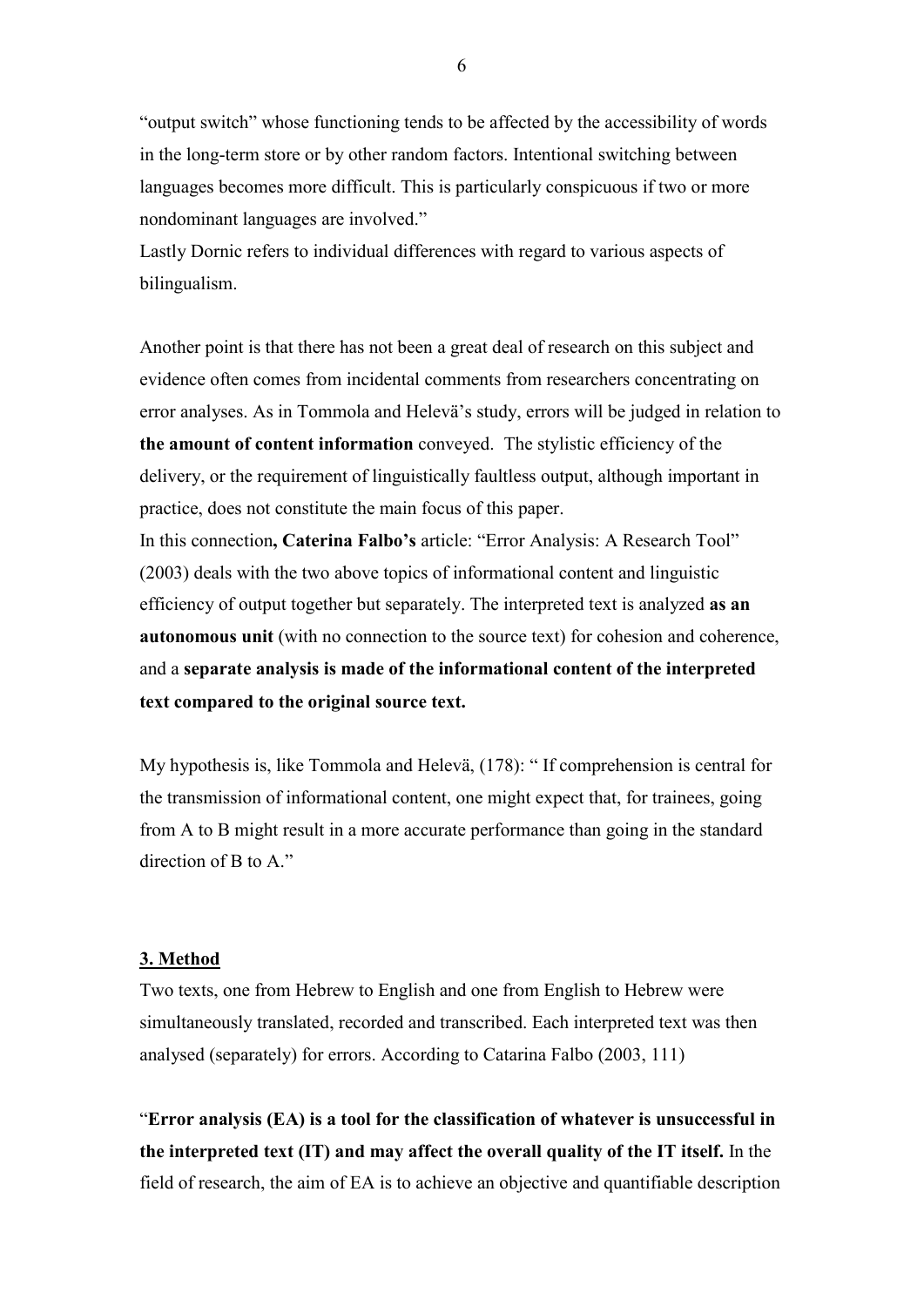of how an IT differs from the corresponding original text (OT). The differences between the IT and OT are identified and described: any lack of correspondence between the language used in the interpreted text and the rules of the target language (i.e. the language in which the IT is expressed), and between the development of the ideas in the IT and the rules of coherence, is then highlighted, as this can to a greater or lesser degree jeopardize the overall performance."

EA is a research tool for just one aspect of IT, i.e. everything in the IT that does not conform to what is considered a good performance or is simply unavoidable in interpreting (Shlesinger 1995:211). Falbo stresses that one must make the methodological distinction here and separate EA from the different strategies used in interpreting.

The term "error" is not one easily accepted by interpreters. **Again Falbo points out that the differences arising between the IT and the OT, on the one hand, and the linguistic rules (target language) and coherence, on the other, are seen as the price to be paid for the conditions, sometimes adverse, characterizing all simultaneous interpretation.** These conditions often force the interpreter to resort to specific strategies and may be defined as the way in which the interpreter tackles the OT and proceeds with his/her reformulation in the target language, thereby creating the corresponding IT (Riccardi 1999, Falbo 1999b). Falbo deems it useful to distinguish between "ordinary" and "emergency" strategies. The former are used on a regular basis during the interpreting process, above all in simultaneous interpretation, to tackle the linear and fragmentary reception of the OT, and are based primarily on the re-formulation of the message (Falbo 1999a). "Emergency" strategies are used when specific difficulties are encountered at whatever level: problems in hearing the OT, unintelligibility of the OT etc (Gile 1995: 129-143). **These strategies are a way of performing the translation and should not be confused with the actual result of their application. The result may be positive or negative and EA is concerned with just one part of the outcome of that passage.** 

Clearly the terminology used in these two fields does not facilitate theoretical clarity. Barik (1971) describes **omission** as parts present in the OT and missing in the IT, while Gile (1995:132) defines tactical omission as a conscious action taken by an

7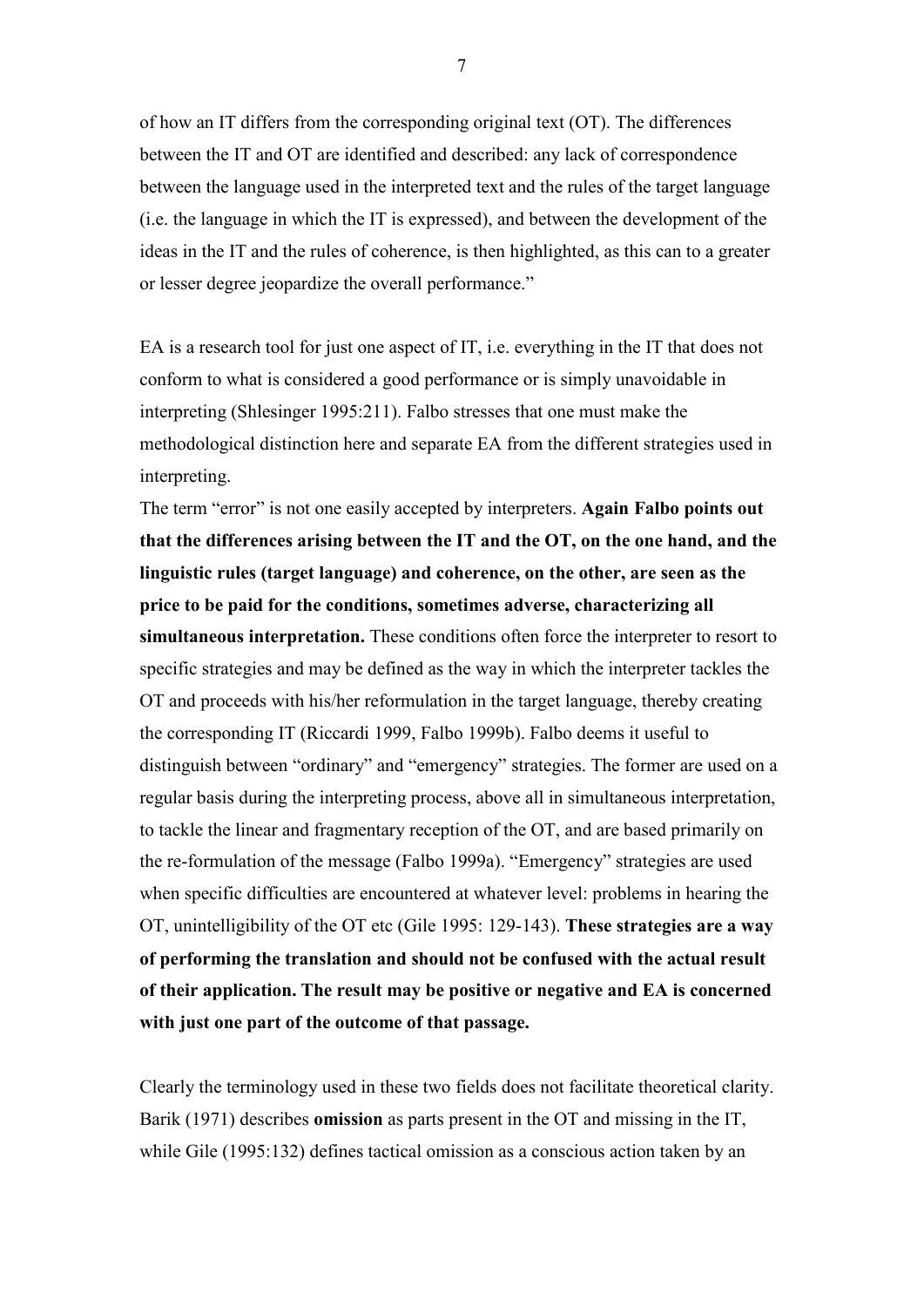interpreter if he/she has not completely understood a certain section of the OT. Here the emphasis is on the interpreter's actions rather than on the outcome.

 Given that EA is situated at the level of **the analysis of results** and taking into consideration all those factors that contribute to creating the OT (situation context, textual and prosodic features), **the goal of EA can only be the description, and therefore classification, of what in the IT is different from the OT, and from the linguistic norms and norms of coherence.** It is clearly **not** a judgment on the level of preparation or ability of the interpreter.

#### **3.i. Error Analysis: theoretical basis and methodological approach**

According to Falbo (2003: 115):

"Having outlined the field of application and goals of EA (error analysis), it is now possible to examine the various components of EA. EA can be subdivided into three distinct stages:

- a) recording and classification of errors;
- b) evaluation of the incidence of the error on the unit analyzed (i.e. the text as a whole);
- c) search for possible causes.

This division respects both theoretical and methodological requirements.

In the grids present in literature (Barik 1994; Altman 1994; Russo-Rucci 1997), the classification of errors often includes what was considered to be the cause of the error and the seriousness of the error as well. This approach, in addition to increasing the number of categories of analysis, may become highly subjective as a result of the fact that the error recorded in one segment of the text is attributed a degree of seriousness before determining the importance of that segment (and obviously of the information it contains) in the overall economy of the OT and then the IT. Moreover, as far as the cause of the error is concerned, it can be clearly stated that a single cause may have various textual consequences and that, no less importantly, in order to identify the causes it is very often necessary to use conjecture in relation to what has happened in the interpreted text, unless one is able to question the interpreter concerned.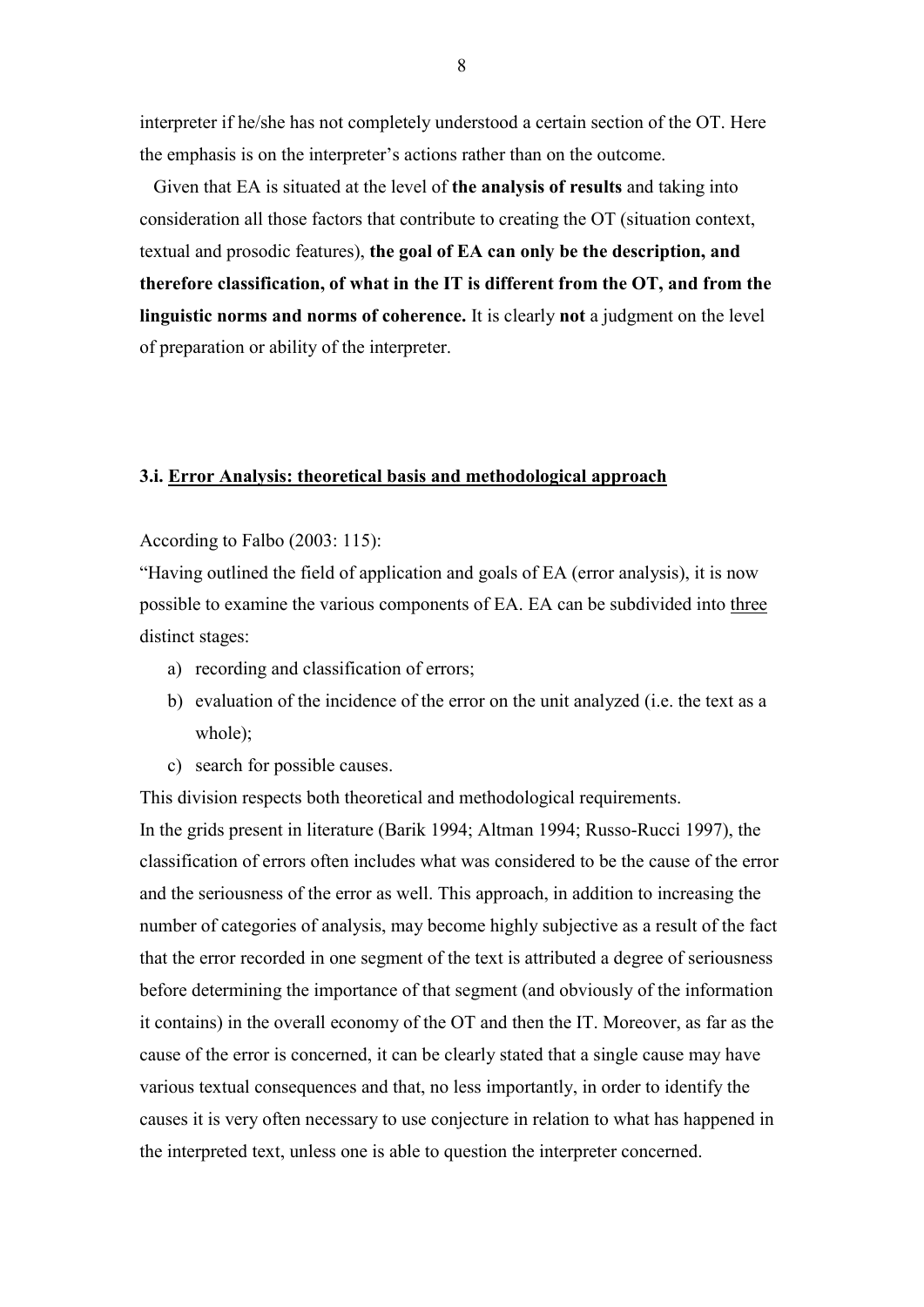For this reason, and with a view to making the analysis as clear and objective as possible, an attempt has been made to **separate each stage from the other. The grid produced regards only the first stage, i.e. the collection of the data.** 

To carry out the second stage, it is necessary to **analyze the OT in relation to the information it contains and see which nuclei of primary and secondary information are created.** Only in this way is it possible to distinguish objectively between essential and secondary information, and determine the influence an error recorded in the IT has on the overall information economy of the OT."

The search for the possible causes (third stage) requires a rigorous methodological approach and access to what the interpreter experienced during the translation process (very hard to attain in simultaneous translation, since the simultaneous interpreter obviously cannot produce a verbal protocol as she interprets.) In this paper, since it is introspective, causes are given for various omissions and errors, as postulated by the interpreter.

### **3.ii. Definition of certain parameters and the levels of analysis**

This paper will take Falbo's position (2003, 116):

**1**. " The interpreter in his task as mediator is called upon to produce a cohesive and coherent text, i.e. **a text that is "correct" at a formal level and "logical" at the level of the links between the ideas expressed.**" (This can be judged by a native speaker of the target language used in the IT, without any knowledge or understanding of the OT)."

**2. "Then there is the degree of correspondence to the contents of the OT,** the existence of which is necessary for the IT to exist."

It is useful to define what is meant by IT, **or rather the point of view from which it is being examined.** 

The IT is considered from a **pragmatic** viewpoint as the **product of the entire interpreting process**, i.e. as the concrete crystallization of everything that conditions and determines a single performance in interpreting.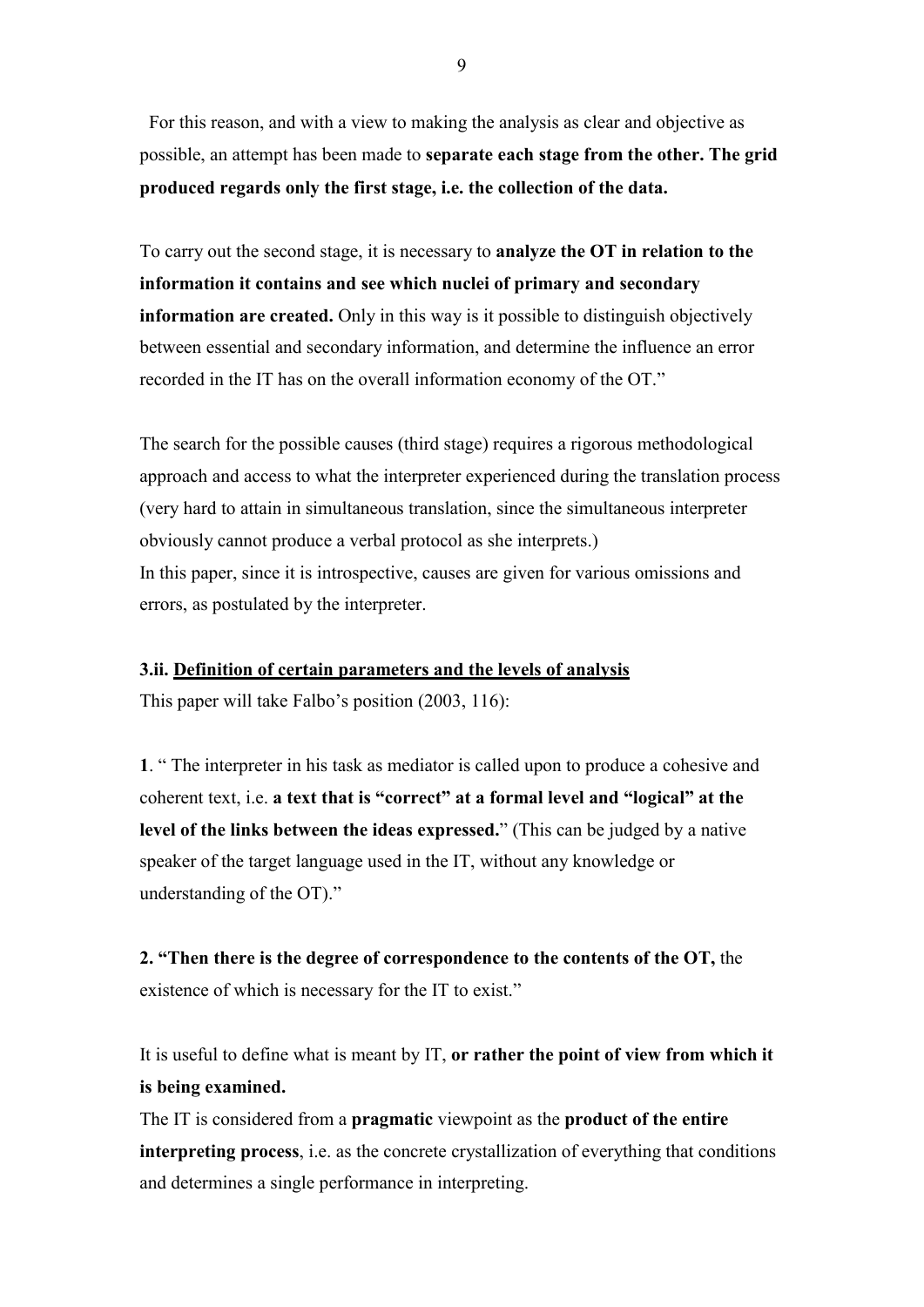**The concept of cohesion adopted here refers to the observation of the linguistic norms of the target language**, all those rules that determine the correctness of an utterance. And one must remember that the IT is analyzed on the basis of rules of **oral**  language.

**The logical sequence of the ideas expressed is provided by coherence.** 

**The comparison between IT and OT is situated at the level of the information contained in the two texts –** and not at the level of linguistic equivalence. **Thus one can say that the IT reveals two basic dimensions**: it is an autonomous text intended for specific listeners, but it is also a text that depends on the corresponding OT. Error analysis, like any analytical approach to IT, must take these **two** aspects of the IT into consideration. The non-success on which the EA concentrates can therefore appear as a **divergence from the contents of the OT**, but also as a **divergence from the norms of correctness of the target language**, **and/or the rules of coherence and logic that make production (whether written or oral) a text.** 

 There are thus two complementary, **but theoretically and methodologically separate** levels of analysis.

### **First Level of Analysis**

 **As the first level of analysis, the two transcripts (my English version of Peres' speech in Hebrew and my Hebrew version of Shula Haran's reading in English of the "***Keren Klita***" speech) were read without access to the OT, in order to assess their cohesion and coherence**. I listened to the recording of the English IT and transcribed it. Two native Hebrew speakers (my husband and daughter) listened to the Hebrew IT which I had transcribed and afterwards read (and corrected) the transcript.

There are **three** categories of errors as regards the analysis of **cohesion**:

- a. Morphosyntactic errors (ME), which include the violation of morphological agreement, verbal agreement, anaphora, cataphora, and connectors.
- b. Lexical errors (LE): non existent words, violation of fixed collocations,
- c. Inappropriate formulations (IF), such as shifts of register and illformulated utterances. This third category includes errors that concern rather the **acceptability** of the IT. "Such expressions have nothing to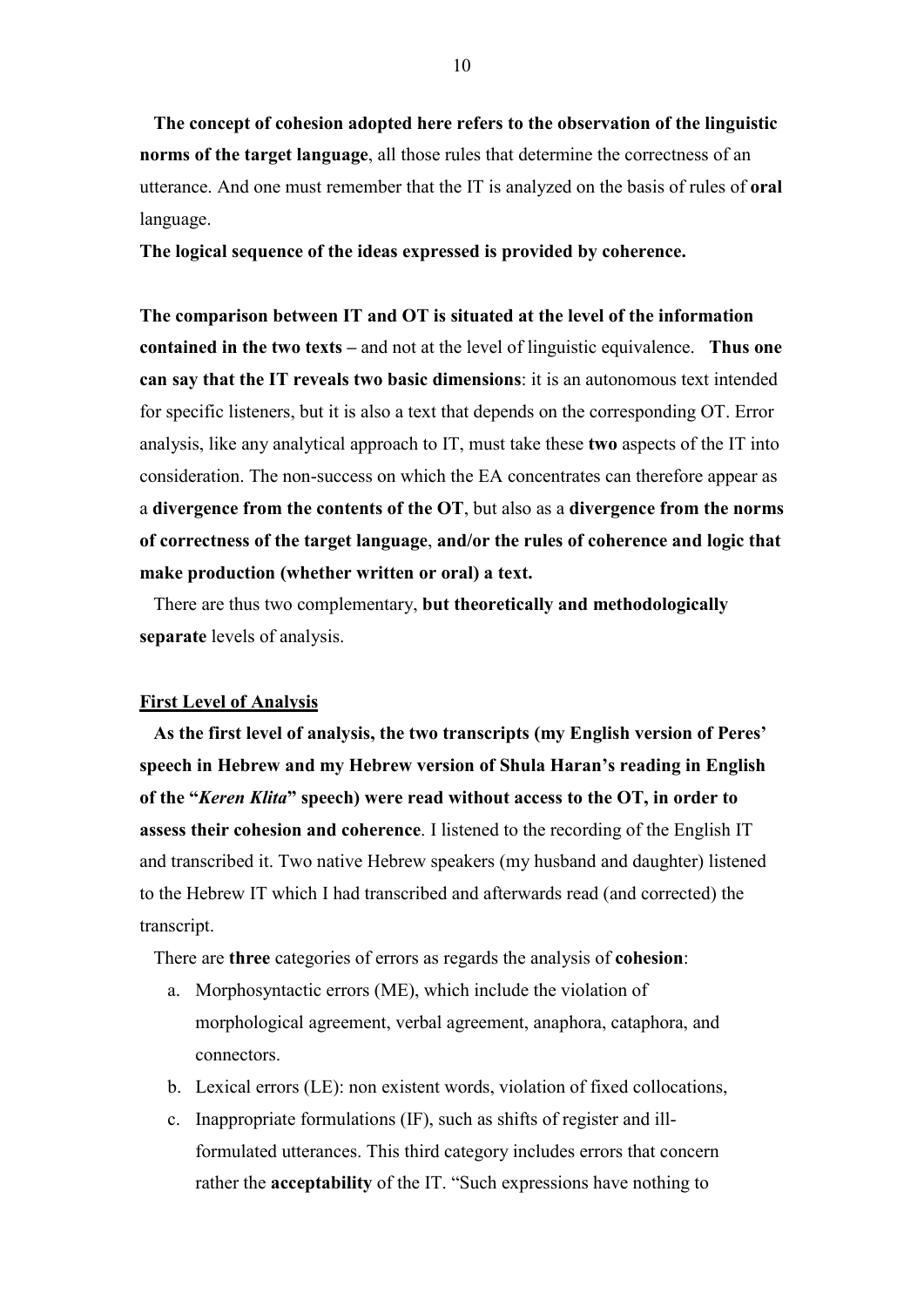do with the breaking of grammatical rules as their meaning is intelligible, but the linguistic formulation is abstruse, complicated or heavy for the listener." (Falbo 2003)

**Coherence is assessed by analyzing the logical sequence of the ideas expressed in the IT and their understandability.** Classification consists of one category: 'lack of coherence' (LC). Sometimes these are outright contradictions.

 Sometimes it is difficult to say whether one is faced by lack of cohesion or coherence. One can affect the other, namely a lack of cohesion can make for incoherence and vice-versa. Even if the segment is classified in both categories, this does not result in the errors being counted twice since the categories are separate.

### **Second Level of Analysis**

The second level of analysis is based on the **comparison between the information (contents) contained in the IT and that in the OT.** This second level is more complex for two reasons: difficulty in identifying the units of information and the need to obtain a yardstick for the comparison OT/IT.

It must be remembered that one or more words in the IT may correspond to one word in the OT. Any comparison presupposes a point of reference. **Clearly the OT must constitute a basis for the IT, since the IT is always produced from the OT and finds its justification in the very role of the interpreter, who is asked to make the OT accessible to listeners who do not know the language of the original text.** The basic assumption is that the OT is coherent and cohesive, i.e. intelligible. If it is not, we have a real problem.

Any divergence between the IT and OT may be seen as a **loss** or **addition** of content. The basic assumption is that the OT equals 100% of the message expressed by the speaker. There are two things that can happen during the passage from OT to the IT: addition or loss of information.

Falbo (Page 121) points out that:

"The 'addition of information' (A) is easy to identify and can be defined as information in the IT for which it is not possible to find any trace in the OT. "This is not to be confused with the additions described by Barik (1994), Altman (1994 and Palazzi (1998). The first two authors, as already mentioned, consider the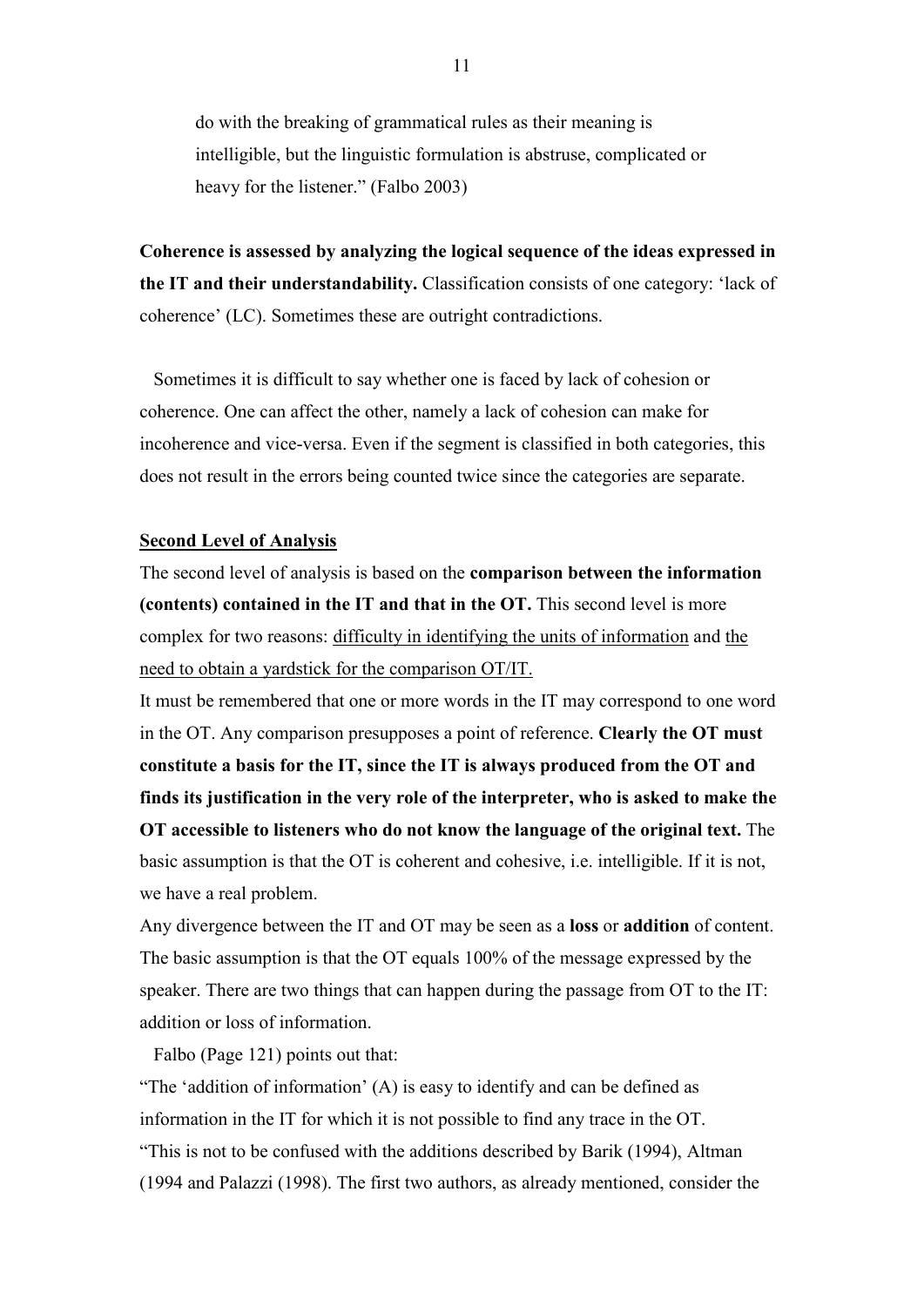level of linguistic correspondence, while Palazzi includes parts of the texts which can be justified by for pragmatic reasons, or can be attributed to the phenomenon of expansion (cf. Fuchs 1982)."

# **The 'loss of information' (IL) is a macro-category, which can be subdivided into a number of sub-categories:**

- **- loss by absence:** one or more ideas in the OT are totally missing in the IT;
- **loss by understatement:** an idea in the OT is toned down in the IT;
- **- loss by overstatement:** an idea in the OT is emphasized in the IT;
- **- loss by generalization:** the scope of an idea in the OT is extended in the IT;
- **- loss of intensity:** emotional and rhetorical features of an OT unit are not transferred to the IT;
- **- loss of textual link;** a part of the OT, well-placed in its micro-context, is placed in a different part of the IT, so that a different link is created in relation to the preceding and following units;
- **- loss by substitution:** an idea in the OT is altered when transferred to the IT;

## **4. Analysis**

## **A) Translation into B language**

## **"Keren Klita***"* **Speech from English(LI) into Hebrew(L2)**

### **1. First level analysis as linguistically coherent and cohesive autonomous text:**

Native Hebrew speakers analyzed the text **without recourse to the source text** (they listened to a recording of the target text and read the target text transcript). An analysis was made of at least the first two pages so that the beginning and the body of the text were included, illustrating greater hesitation and false starts at the beginning of speech, which gradually diminish as the subject matter becomes clearer and there is some redundancy in text.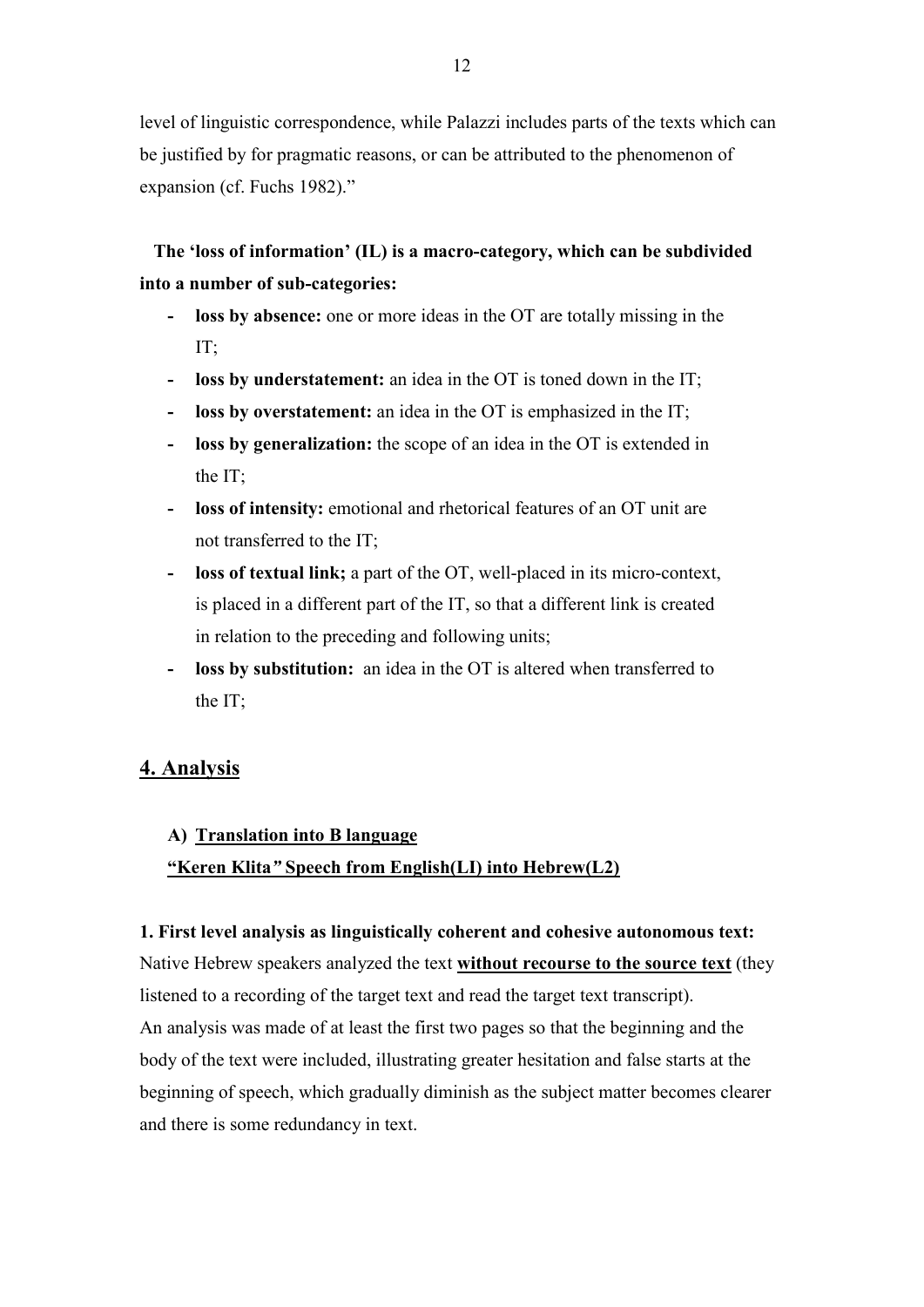### **Transcript 1: (linguistic errors marked in blue)**

Line 3: inverted collocation of 'Ladies and Gentlemen" in Hebrew – no doubt nerves at start of speech! Also grammatically incorrect rendering of "would like to welcome  $you$ "(- אתכם ל).

Line 4: grammatically incorrect rendering of "chairman" in Hebrew: should be " יושב הראש"

Line 4: awkward rendering of "we very much appreciate": wrong word order in

Hebrew – interference of English source text in trainee's Hebrew.

Line 5: should be: ולצוות - preposition omitted. (If I had had enough spare attention to monitor my production, I would probably have noticed this error).

Line 6: contrast: should be אלא

Line 7: (LE) wrong collocation: should be במאמצים פעולה לשתף.

Line 8: (ME) morphosyntactic error: 'in their thousands" refers to "families" and therefore should be in the feminine form in Hebrew – באלפיהן

Line 8: number grammatically incorrect: אלף ושלוש שלושים

Line 9: clumsy and erroneous Hebrew: מספר דומה should read מקביל למספר דומה צפוי השנה.

Line 10: שעבר should read לשעבר

מה שחשוב זאת העובדה read should שמה חשוב העובדה 10: Line

Line 11: morphosyntactic and erroneous ("irrefutable" translated as refutable due to

bad Hebrew, NOT because of miscomprehension) errors.

Line 11: תרם refers to עלייה and should be תרמה. The correct collocation is תרומה תרמה.

(Line 12 has omissions and translational errors and will be analysed at second level too).

Line 13: התגשם should be התגשמה since it refers to תחזית.

Line 13: מסורים should be מ חוייבים : wrong choice of word, collocation.

בשנה הראשונה be should בשנה ראשונה 13: Line

Line 14: several mistakes of grammar and expression in Hebrew

Line 15: wrong collocation: מצרכים should be צרכים.

Line 16: תינוקות חדשים should read תינוקות חדשות

(Line 17) omissions and long intervals of ahhhhs……).

Line 18: חדשניות should be in the masculine חדשנייםas it describes רעיונות.

Line 19: clumsy and incorrect use of word לעשות ;literal translation of English (interference).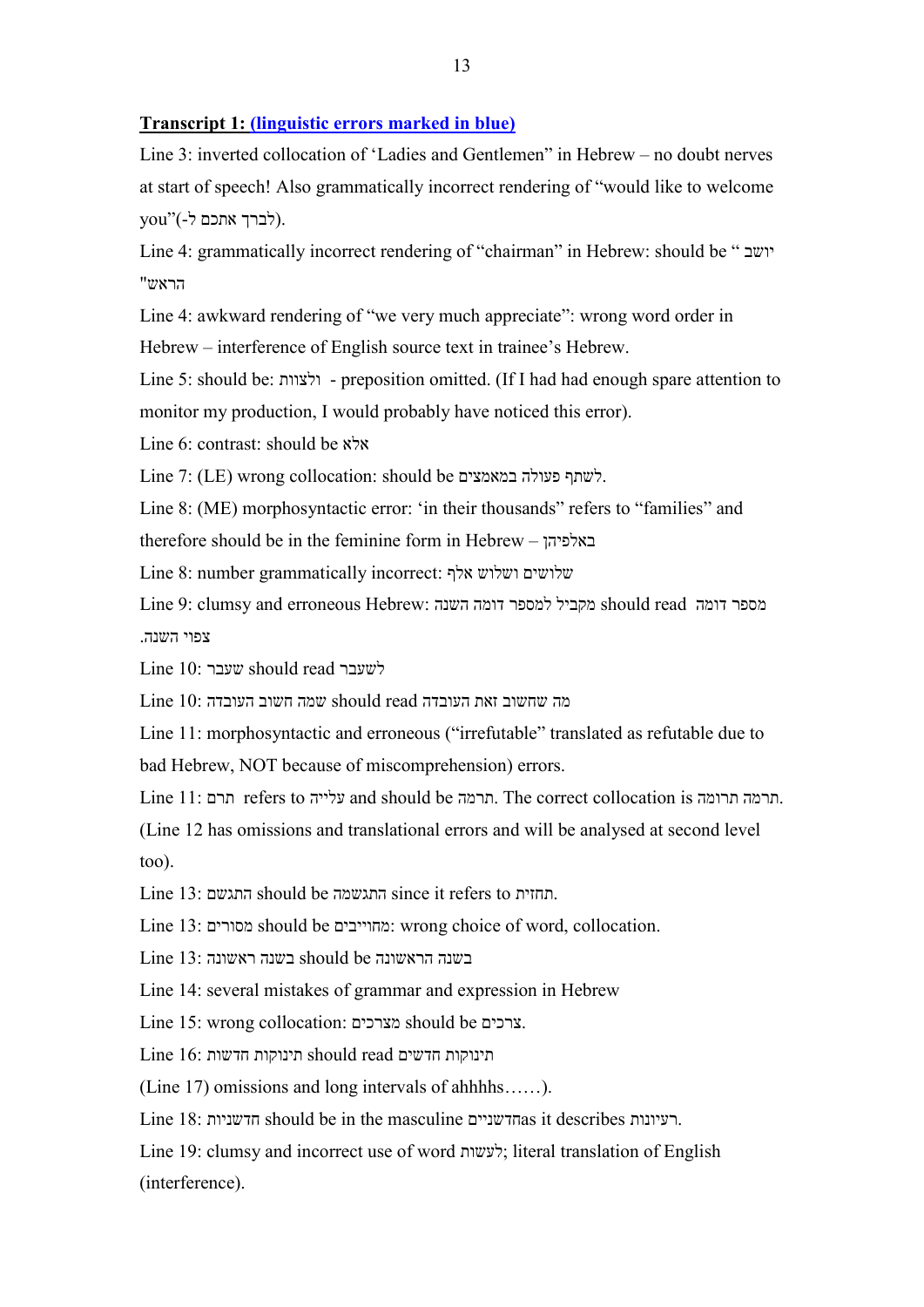Line 20: אגדה should be הגדה) Passover Haggadah).

Line 22: grammatical mistake of omission of ה before ושנייה ראשונה

Line 23: number wrong: עשרים מאה should be ועשרים מאה

Line 27: wrong collocation: the word התפשטות should have been used instead of

התרחבות to render "growth of these problems".

Line 28: superfluous definite article: should beהמדינה עתיד.

Line 31: morphosyntactic errors: מסוג השלושת הלפי עבודות הדעה מוצלח הדעה מסוג בודות ה כדי לטפל בבעיה של עבודה קבועה מיקצועי נתן הקרן תשע : "  $\text{Line } 32$ : "  $\text{Line } 32$ הזה ימי עיון בהדרכה מומחים.

מאה שלושים ושתיים עולים:number incorrect 33: Line

Line 38: מודיים be מודים) thank).(mistake due to not monitoring)

Line 40: ארגנו קליטה קרן should be ארגנה.) not monitoring)

.מבית החולים be should מהבית חולים 41: Line

Line 51: לעזור את העולים should be לעזור לעולים (mistake due to not monitoring)

 At first glance there are many linguistic errors in the Hebrew target language version. The question is whether they are serious enough to prevent the listener from comprehending the gist of the source text. My audience thought not.

### **B**. **Translation into A language**

# **Speech of Shimon Peres (including introduction by Galia Golan) in Hebrew (L2) translated into English (L1)**

1. **First level analysis** of English target text as autonomous coherent and cohesive text:

### **Transcript 2: (linguistic mistakes marked in blue)**

Line 6: "Honored" should be "The Honorable" – wrong collocation – nervous start. Line 8: the preposition "on" is a literal translation of the Hebrew source word "על" and should be "about" - interference of source text on target text. Line 12: "under" should be "below" in this collocation of "poverty line". Line 17: "that" should be "in which" – wrong connector leads to different meaning of sentence (Israel is not advancing the conditions, they are conditions for its advance). Line 20: "the" – definite article superfluous in English (lack of monitoring).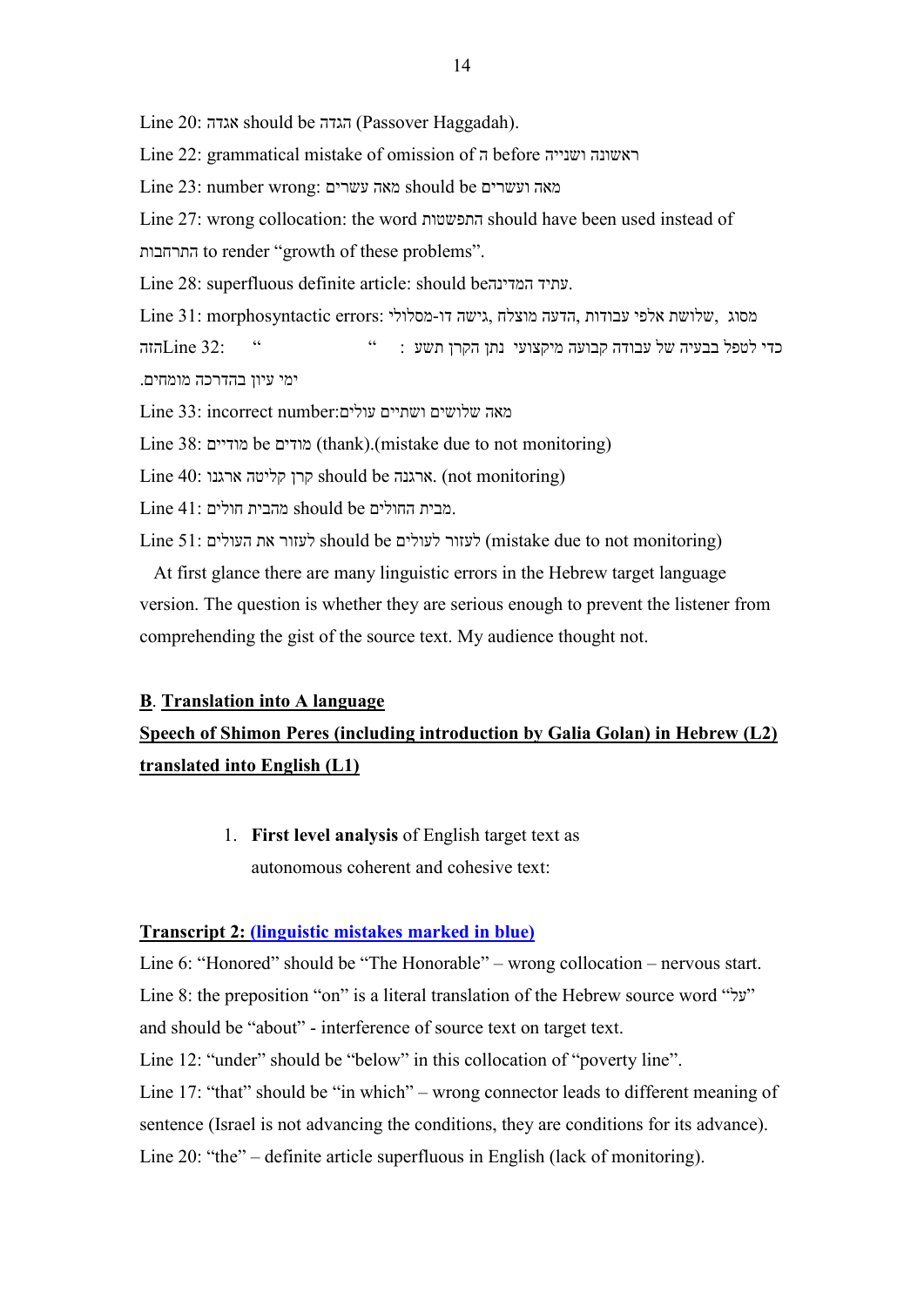Line 22: "but they rarely do they have" – ungrammatical – lack of monitoring.

Line 30,31:"I have great honor to, introducing him" – should be "it gives me great

honor to introduce him" – clumsy formulation, wrong collocation.

Line 35: "ín the future" – clumsy, better expressed as "maybe future Prime Minister.

Line 39: Definite article "the" superfluous" with "terror".

Line 40: "feeling the" – no subject to sentence, leading to ambiguity

Line 48,49: "area" should be "region" – wrong choice of word in this particular context of the Middle East.

Lines 55, 56: Grammatical, syntactic disjointedness due to omissions.

Line 58: definite article "the" superfluous.

Line 61: morphosyntactic error: "there's no borders" – should be plural.

Line 63: "what is connected, what is disconnected" – disjointed, ambiguous, no subject (due to omissions, will be discussed with omissions).

Secondly the word "connected" is a literal translation of מחובר and would be better rendered as plugged in, linked etc.

Line 66: "its" doesn't agree with correction to plural "products".

Line 68: "Aza" - use of Hebrew – interference of source text on target text, this time monitored and corrected.

Line 73: "talk" should be "tell" collocated with ":truth".

Line 76: "Say" should be "said". Wrong tense, lack of monitoring.

Line 78: "from" should be "off" in this collocation.

Line 81: double (non-existent) plural of "experienceses" – definite sign of processing saturation, lack of monitoring and exhaustion.

Line 86:"inappropriate formulation": those that **don't go** into this economy" – literal translation of Hebrew "נכנס", should be **join**, or **participate in.** Inability to find right word or phrase in time.

Line 87: Morphosyntactic error: "**there's** two economies: should be "there are".

Line 99: "it" should be "they"

Line 99: "story" is a literal translation of ספור, would be better rendered as "business".

Line 106: grammatical mistake: " to protest this" – should be "to protest against this".

Line 108: inappropriate collocation: " **one inside the other**: should be "on top of one another", result of interference by source Hebrew: **"השני בתוך אחד".**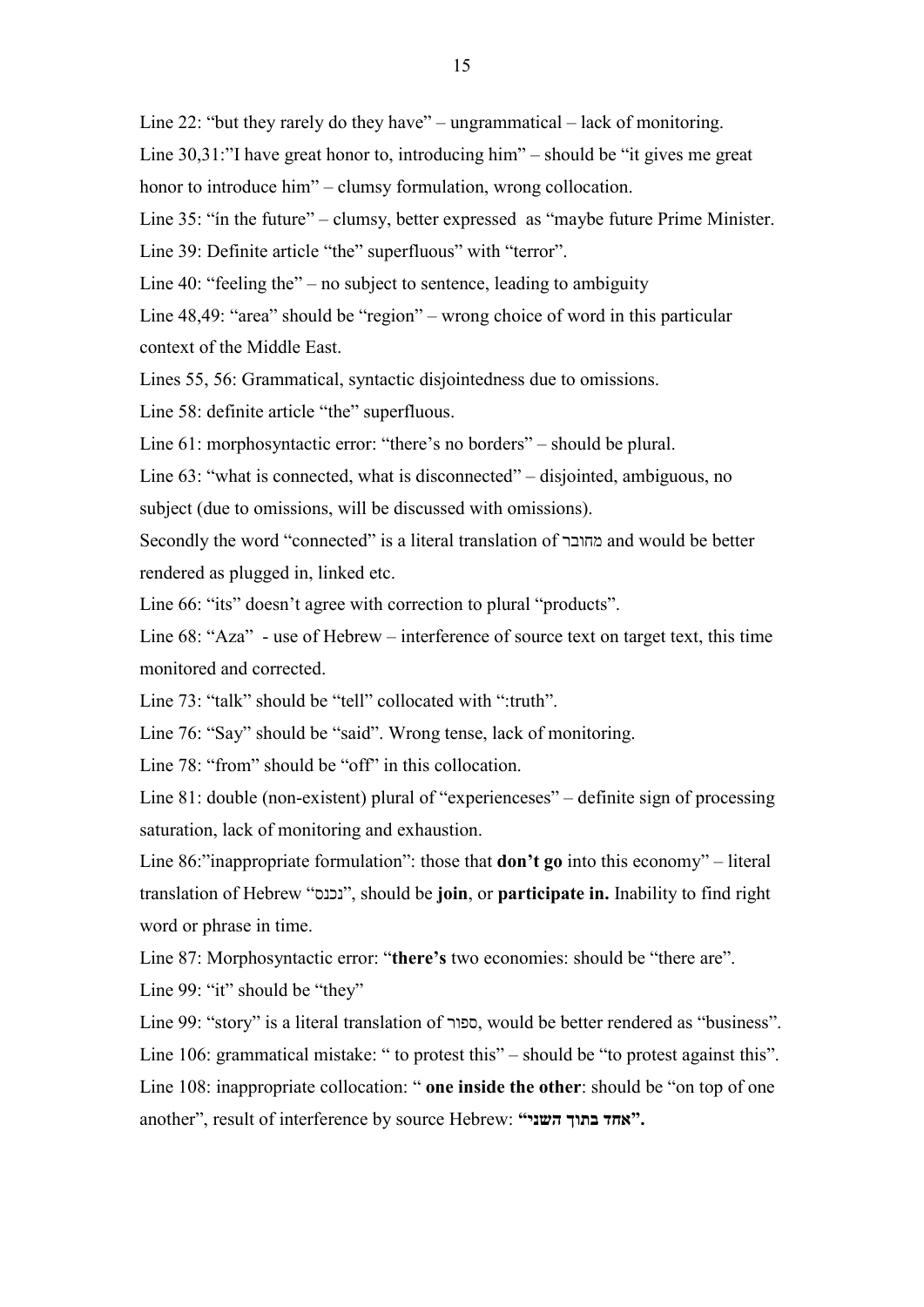Line 115: non-English word – Hebrew interference: The Hebrew word for terror *(teraw*) creeps into the English target text in the original Hebrew, though in this case the error is caught and corrected immediately.

Line 124: "It's talking in completely different spheres" – awkward in English, perhaps better put expressed as "talking at cross-purposes" (Line 119 in Hebrew .זה בכלל דיבורים במישורים שונים – 4 Transcript

The English in the transcript is more or less understandable except for the **glaring hesitations, fillers and spurts in delivery.** 

Although target language is mother tongue, it is interesting to note that there are **grammatical mistakes and/or inappropriate terms** which I suggest point to the inordinate attention and processing capacity given to decoding the L2 source language (Hebrew) at the expense of production (not being able to hear oneself and monitor output) in the target L2 (English).

Remarks: if one compares the amount of similarly classified morpho-syntactic(ME), lexical (LE) and inappropriate formulations (IF) in both target texts, it is glaringly evident that L2 (Hebrew) has more mistakes than L1 (native English). This is not surprising, knowing at the start that this translator has a much weaker L2 (and this has been stated in the paper) and that linguistic mistakes in one's mother tongue should be minimal.

**The question is**, **since translation is about communicating ideas, not words as such,** whether the grammatical mistakes 1) detract from understanding the informational content (ideas) conveyed and 2) whether the informational content itself corresponds to what was in the source text (are there omissions or additions from a well understood text in L1 due to concentrating on production in target language (L2).

With regards to question 1), my Israeli listeners/readers found my Hebrew mistakes amusing (my daughter thought the fact that I said "חדשות תינוקות "was very funny, why I don't know!) but said they understood the gist of the speech about the good work of "*Keren Klita*" in helping new immigrants to Israel.

In my opinion, the English mistakes in the L1 target text (Peres) are annoying to a native listener, but do not detract from understanding the English used.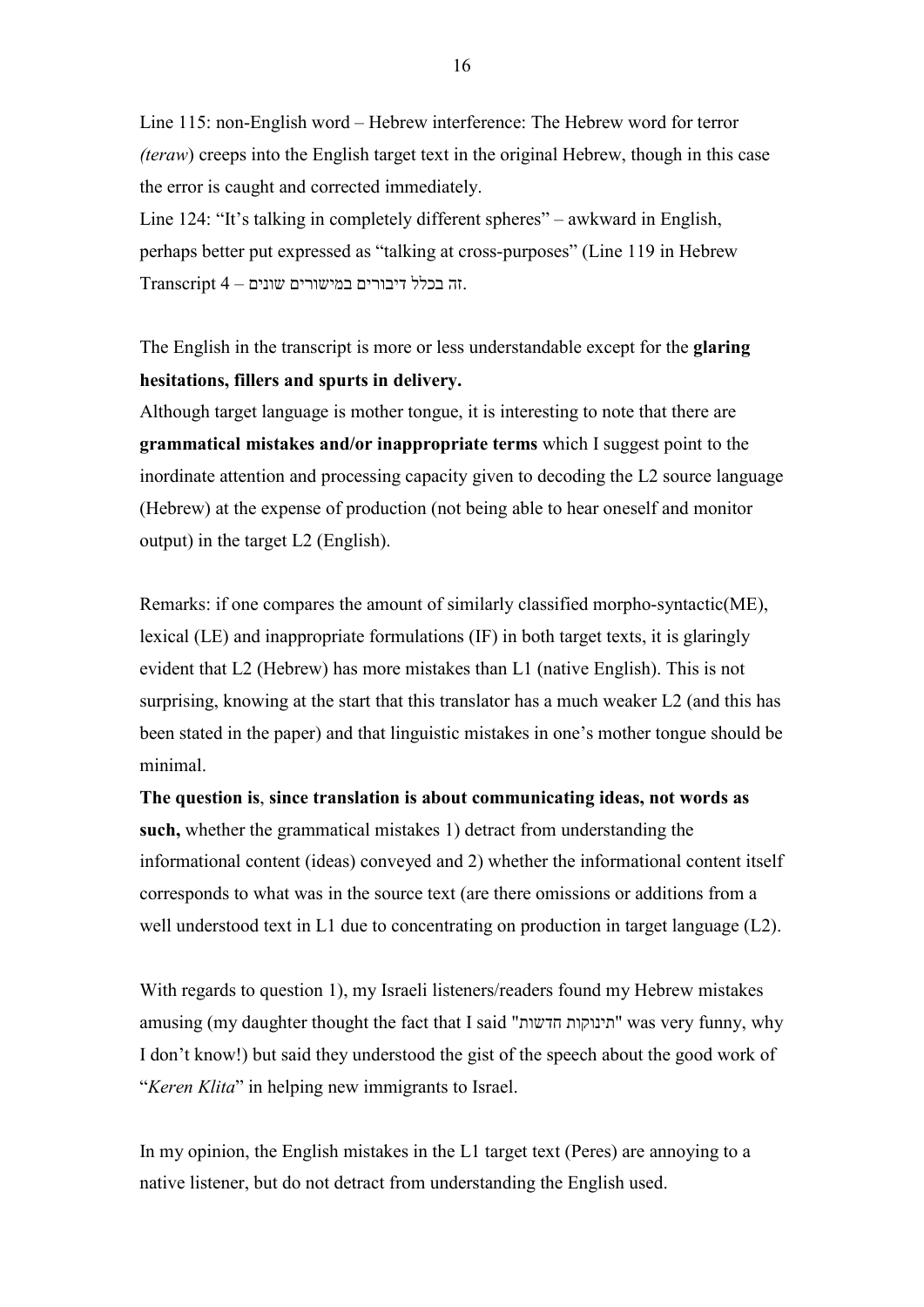That is **not** to say that what is said in English is coherent and cohesive (as said before the long pauses and fillers are very distracting), but also the inordinate number of omissions, some additions and occasional errors in comprehension of the Hebrew (L2) source text **render the English target text incoherent and uncohesive too frequently, and definitely interfere with conveying the points of Peres' speech.** 

With regard to question 2), the each target text must be compared to the its source text, and then the number and type of omissions in each direction must be compared in order to evaluate which target text has less informational content and is therefore a less faithful representation of the ideas in the source text.

**2.Second level analysis:** Comparison of informational content in source and target texts, based on addition or loss of information (various micro-categories).

# **A. "Keren Klita" speech from English (L1) into Hebrew (L2):Transcript 3**

**List of omissions/additions (**according to numbered lines in English source text and marked in red in Appendix 3)

Line 4: omission of "annual": loss of intensity; the speech mentions several times that the fund's meetings are annual, important to speaker, so certain loss of rhetoric. Line 9: "annual" omitted again, probably due to nerves at start of speech. Line 10: whole sentence omitted regarding the importance of annual meetings in order to the strengthen the efficiency and commitment in day-to-day volunteering Line 11: "common concern" wrongly translated as "פעולה שיתוף "because previous sentence lost.

Line 13: omission of word "expected" leads to distortion of meaning: the translation implies that 33,000 immigrants did indeed arrive this year like last year, but this number is only expected to arrive this year.

Line 15: loss of intensity and rhetoric by omitting "you and I are still excited at the privilege of taking part in the miracle of the decade." The omission neglects the role of the volunteers in making the miracle of *Aliyah* happen.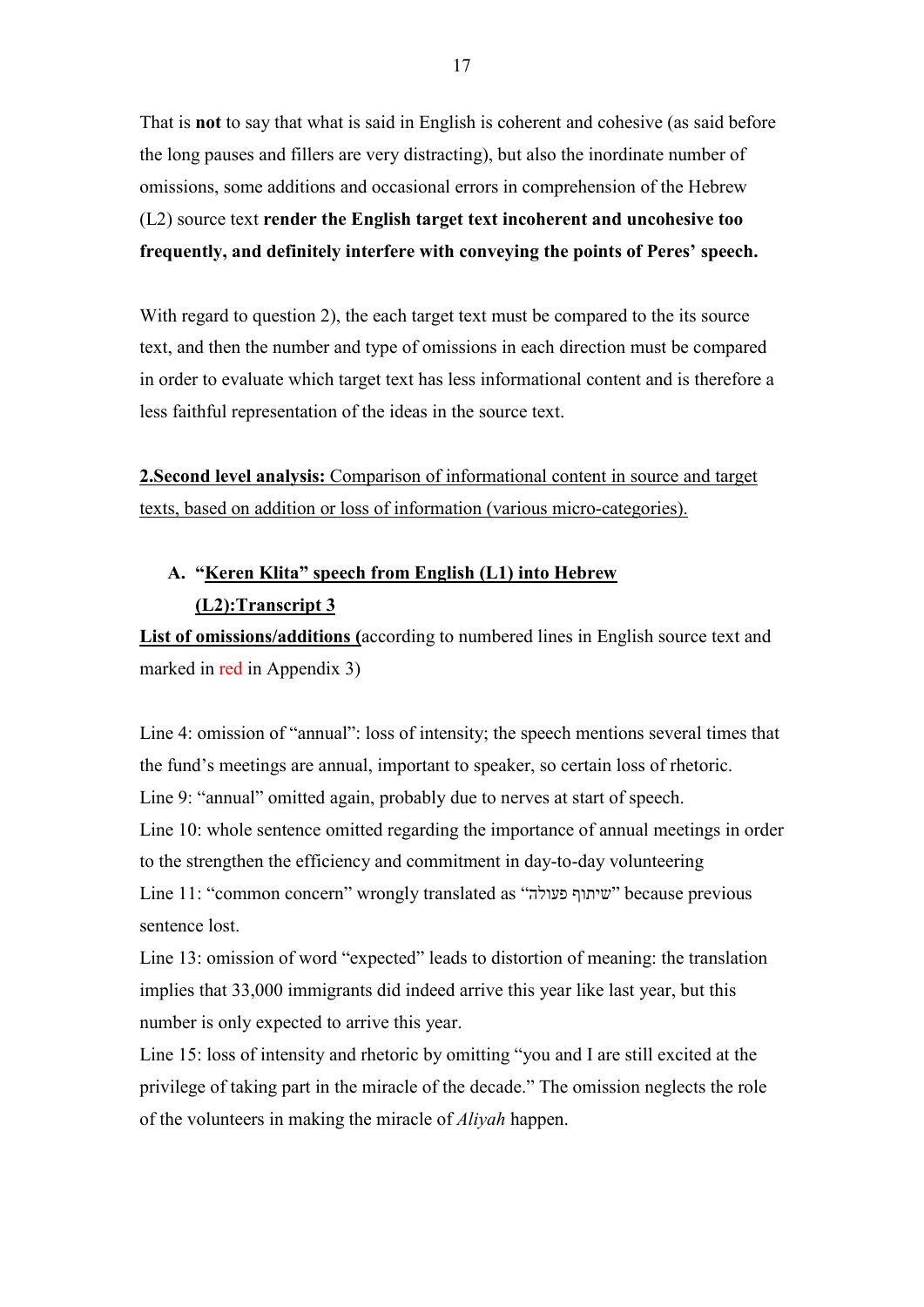Line 17: "irrefutable" replaced by "refutable" in the Hebrew but not because of an error of comprehension. I remember having difficulty translating the word into Hebrew.more problem of production than comprehension.

Line 18: "economy" omitted, thereby belittling an important area of contribution by the Russian immigrants.

Line 19: substitution: "prospects" was translated as "expectations" (ציפיות) when the correct word to convey the meaning of the text should have been "סיכוים". Possible that this was a linguistic mistake (not finding the right Hebrew word under pressure) rather than error of comprehension. Either way the meaning of the original has been altered, although I do not think in a drastic way.

The rest of the sentence is totally lost due to the length and syntactic complexity of the English.

Line 20: "impact" was wrongly translated in the context as "עוצמה "instead of "השפעה " Again it is arguable that this is a linguistic error and not due to comprehension.

Line 21: omission of " We as Keren Klita" – loss of rhetoric.

Line 23: omission: "and to help improve their day to day living" – absence of information in source text about aims of Keren Klita.

Line 25: the omission of word "welcome" before baskets leads to incongruity in Hebrew translation; "baskets" alone is out of place in the list of items given to immigrants. Unusual to be missed at beginning of list, unlike "blankets" which was omitted from end of list, probably due to processing fatigue.

Line 26: Most of this and following line omitted, reflecting general fatigue at this point. Omission of "At your requests as volunteers, *Keren Klita* has expanded our Jewish and Zionist identity" programs, omits important information.

Line 30: "For Passover" omitted, loss of important fact.

Line 31: "a voucher" omitted.

Line 33, 34: "for elementary and high school children" – loss of detail.

Line 35: omission of "*chanukkiot*" - misses out reference to Jewish religious item. This is important because Keren Klita wants the immigrants to understand their Jewish heritage and festivals.

Line 36: absence of word "may" before "know" – changes meaning and tone of address. The speaker does not take for granted knowledge of audience about this topic.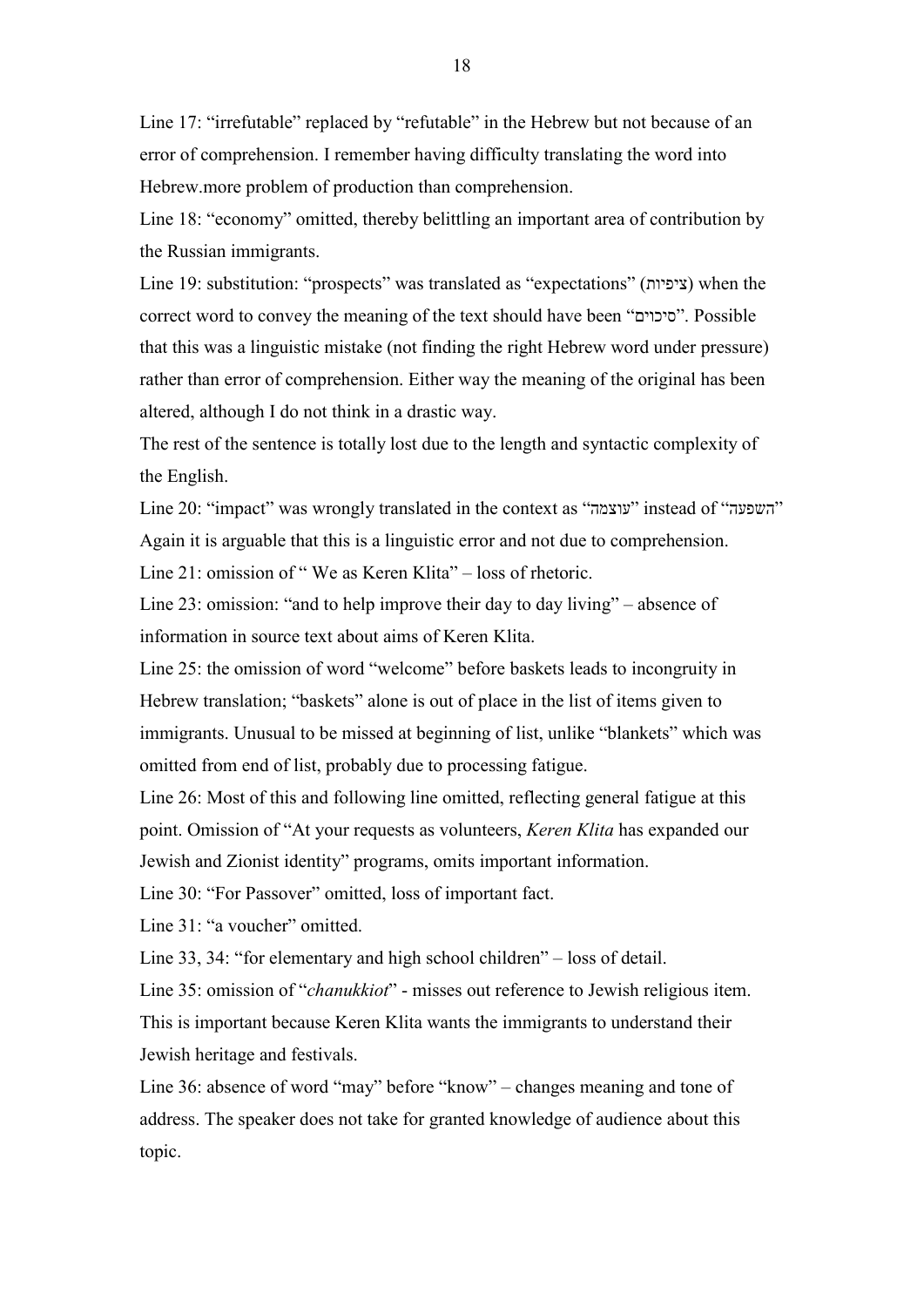Line 37: omission of "this transition period" – omits the emphasis on the transition period of *Aliyah –* omission of generalization, replaced in the Hebrew by "מזה". Line 38: loss by substitution – "self" is translated as עצמאות when it should be עצמיות. Although there is a link between autonomy and sense of self, it is not quite the same. Line 38: omission of "suspicious, critical" – string of adjectives, only "rebellious" is maintained. Translator under pressure here so skips two out of three adjectives, resulting in a loss of intensity.

Line 38, 39: Omission of "the new society" – absence of important information – the immigrants' unsuccessful absorption leads to problems in both family and the new (for them) Israeli society.

Line 39: omission of "youth" leads to generalization of "projects" when the emphasis in the English is on the projects for adolescents.

Line 39,40: omission of reference to "trained Russian youth workers who develop close ties with immigrant youth" .

Line 41: omission by substitution – (immigrant youth who are on the street) "who are at risk of becoming serious social problems" is rendered in Hebrew as " שהם עולים "יות ברחוב עם בל מיני בעיות סוציאליות which implies they already are serious social problems which is not what was said.

Line 42: "by providing immediate help" – omission by absence.

fund.

Line 48: omission of important information – "Two teams were set up to find simple work for the *olim.* This program, led by Yehudith Marcus…"

The Hebrew word "דעה" was substituted for "תוכנית" (program) and is erroneous. This is not a mistake of comprehension; perhaps the word "program" was not heard properly due to concentrating on the Hebrew production.

Line 51: omission of "in the last 12 months" – probably due to concentrating on previous string " permanent professional work" and hearing the number "nine" coming afterwards. The time definition got lost in the processing.

Line 52: "for the Israeli labor market" is omitted – loss by absence and the idea of "preparing" the immigrants for this specific labor market is translated by the Hebrew for "helping", resulting in generalization which does not exist in the source text. Line 56: omission of "brought to us by you" qualifying the "requirements" leads to a loss of rhetoric and information about the role of the volunteers for the absorption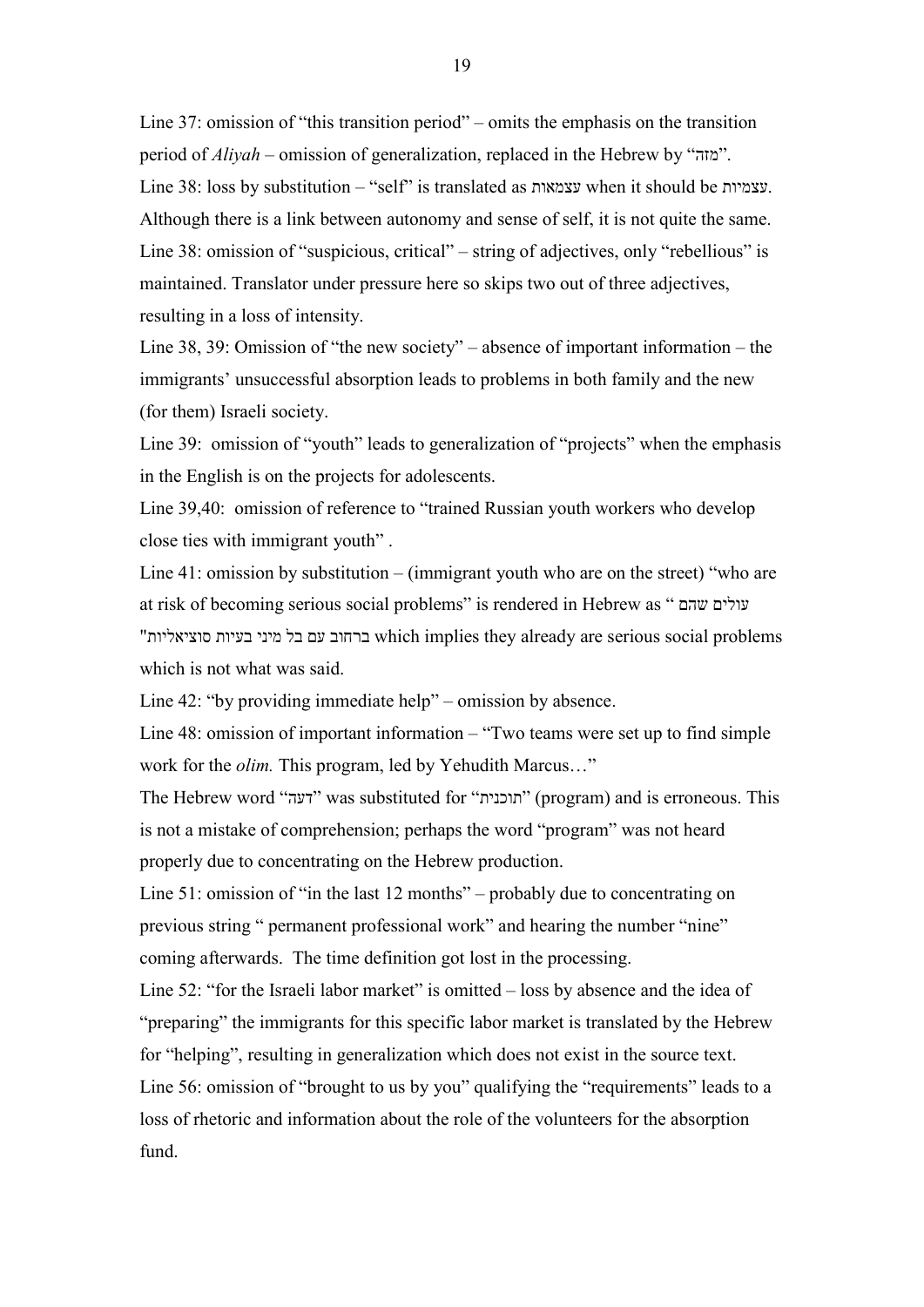Line 58: syntactical complexity – long list of items, most successfully rendered in Hebrew. Problem with " taxi fares for chemotherapy (radiation)" and "hearing aids". Line 64: omission of "*Keren Klita"* to qualify volunteers, substituted by "שלכם " detracts from importance of the fund.

Line 65: omission of "financial" – typical skipping when more than one qualifier. The concentration on this string leads to the omission of the name, Oksana Chelnikov, of the Russian immigrant injured in the attack on Rehov Yafo. The date of the attack is also omitted ("January 27").

Line 67: Error by substitution: "Oksana" is replaced by "אחר מישהו", an error of comprehension twice - first it is not someone else but the same Russian immigrant who is female. The word "kitchen" is also omitted in connection with the furniture bought.

Line 68: "Oksana" again omitted (problem with hearing and rendering foreign name) but this time recognized as a female (though erroneously as another female, not Oksana!).

Line 69: "for Shabbat" omitted and erroneous translation of "our volunteer went with her husband to bring her (Oksana) home" as "הלכנו לבקר אותה בביתה "we went to visit") (we went to visit her in her home).

The whole passage dealing with Oksana suffers from omissions and miscomprehensions resulting from problems with the Russian name. The attempts to avoid using the name do not succeed because they result in imaginary "other immigrants" appearing who do not exist! This is what Gile would describe as the translator's saturation point (his tightrope theory of saturation, 1999). He refers to "problem triggers", namely parts of speech requiring heightened attentional resources.

In conclusion, I would say that the omissions and miscomprehensions in the aboveinterpreted text are all the result of the above phenomenon of saturation of processing capacity. There is no English here that is obscure or incomprehensible. **Words and phrases are missed or misheard or misunderstood because the translator's attention is almost totally directed at producing the Hebrew to the neglect of listening and comprehending properly**. This inordinate concentration results in whole chunks of information being either omitted or misconstrued.

### **B. Peres' Speech from Hebrew (L2) into English (L1):Transcript 4.**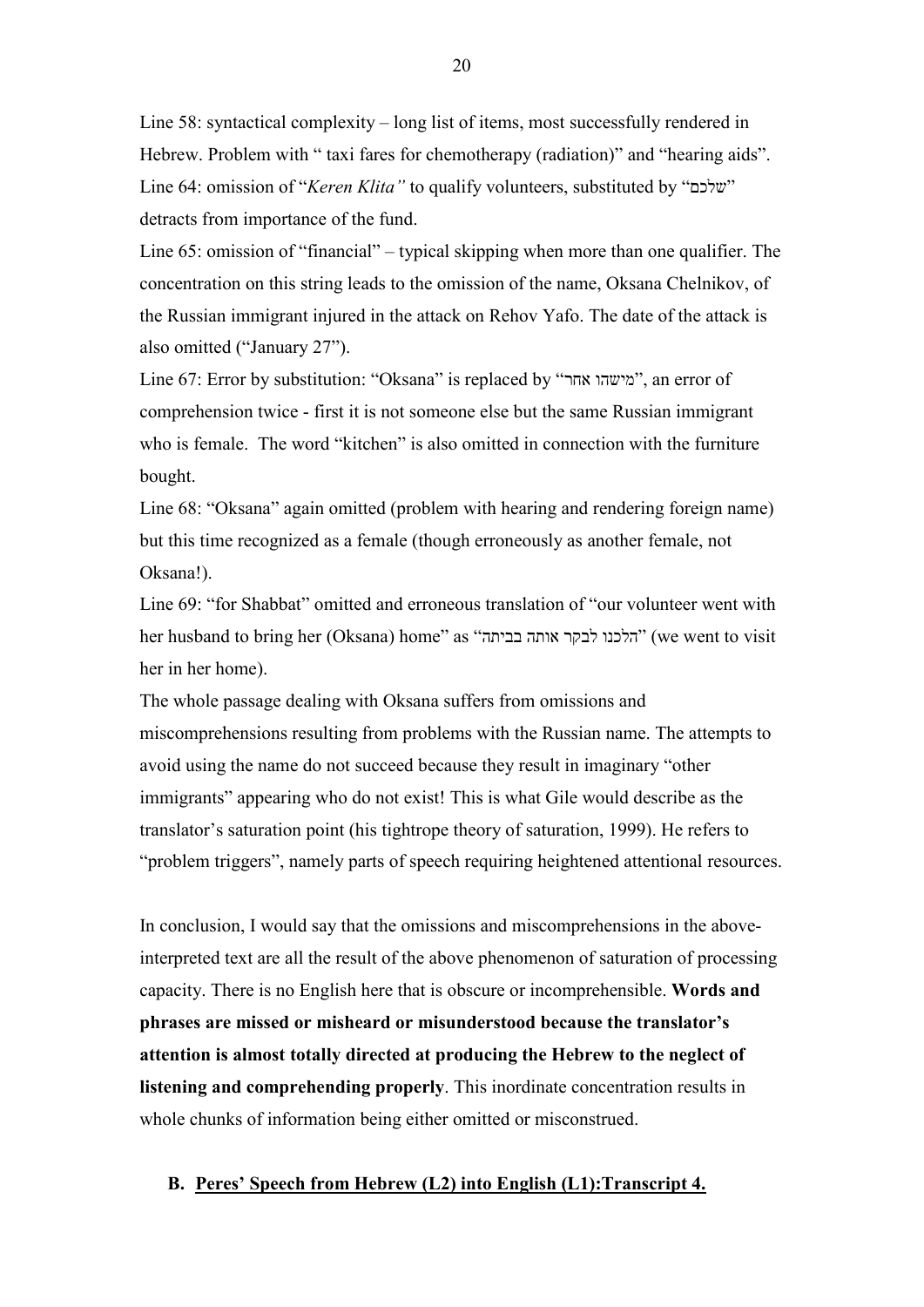**List of omissions/additions** (according to numbered lines in Hebrew source text and marked in red in Appendix 4)

Line 4: שמענו mistranslated as "said" - changes meaning of sentence.

Line 4: "economy" (of Israel) is omitted – important fact omitted

Line 4: "התפתחות "is translated as "direction" – in this context this is an error since it does not convey Israel's and its economy's neglect of technological development, which is the main theme of Peres' speech.

Line 8: משהו לנו להגיד צריך זה כל is erroneously translated as "something has to be said about", completely missing the point that the report on poverty should be setting off alarm bells about the list of priorities in Israeli society.

Line 10: omission of שונים בתחומים leads to lack of cohesion in English translation: what is going to be Israeli society's strategy and the relations between the different fields?

Line 10: שבהם erroneously translated as "that" which changes the meaning of the sentence. Israeli society has to have conditions in which it can advance.

 of omission - אסטרטגיה פוליטית שתבטיח לנו אפשרות לשנות את סדר העדיפויות 11: Line important information

Line 12: omission of "מדינית "that qualifies "strategy" and also loss of rhetorical effect by omission of "..ש ספק אין ".

Line 13: omission of מרכיב

Line 14: omission of ורעיונות דעות

Lines 18 and 19: omission of connector אם) if) results in lack of coherence and cohesion of following segment. There are also glaring omissions and errors. Galia Golan first mentions Peres' contribution when he was the Defense Minister and serving in other roles, not as Foreign Minister, which is mentioned at the end of the list together with being Prime Minister.

Line 21: זכות) privilege) is omitted, loss of opening speaker's rhetoric and emphasis, just when building up to climax of introduction of guest speaker (Peres).

Line 23: טעם דברי omitted due to inability of translator to find English equivalent (he spoke with such logic)

Line 23: 1966 is incorrectly translated as'96 – similar sounding numbers in Hebrew. Line 23: הערב is rendered erroneously as "today". Not critical to message but constitutes a certain lack of rhetoric.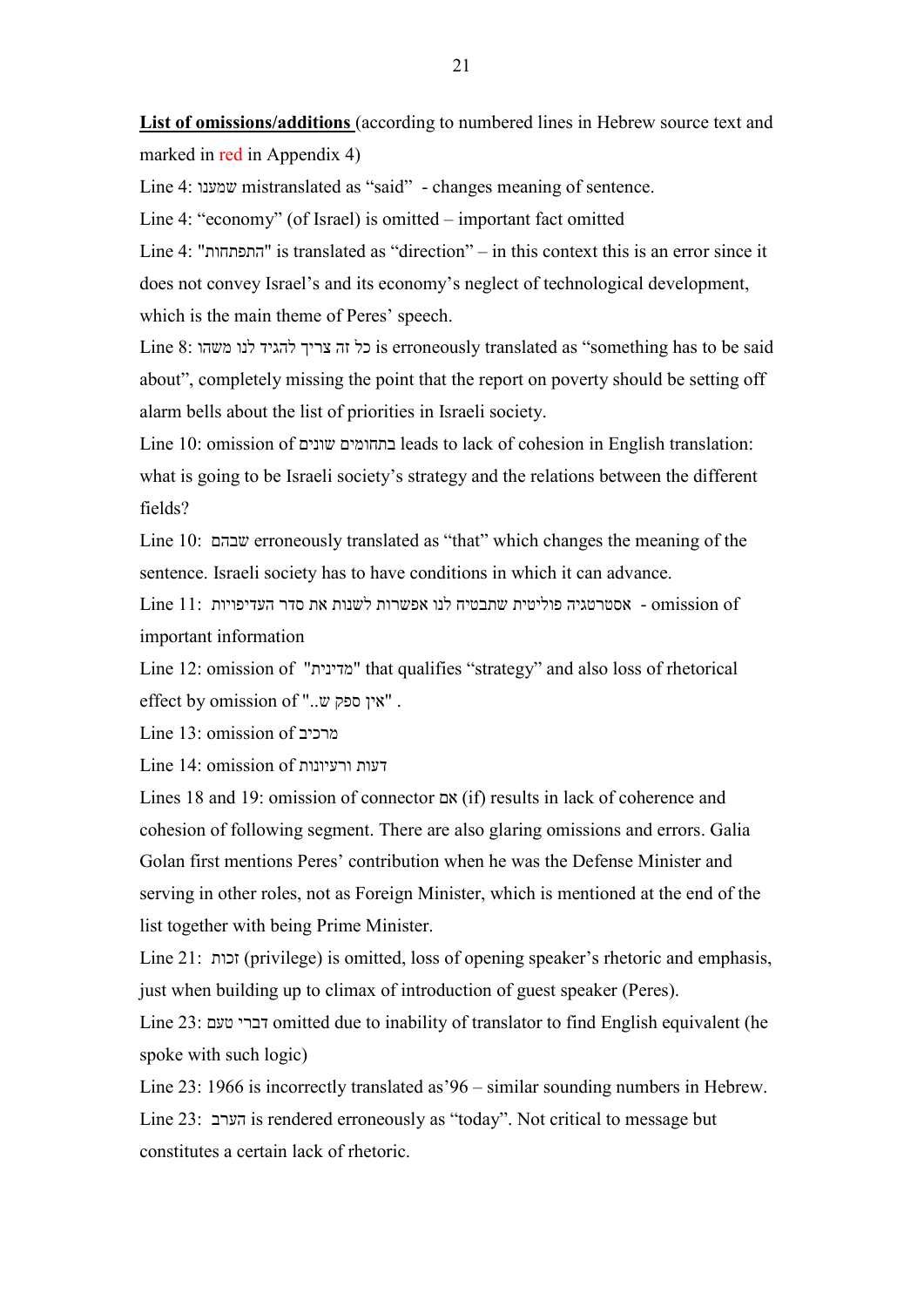Line 24: omission of Peres' title of Minister for Regional Development – due to long list of titles, only the first and last are remembered. This is a common phenomenon in student translators and occurs sometimes even with professionals.

Line 27: Peres refers to three main problems (clouds) threatening Israel: renewed terror and violence, the exposure of the poverty in Israel, and the feeling that the nation is deeply divided. Since only parts of this segment are translated correctly, the opening segment of his speech is very disjointed, lacking coherence and cohesion. Line 27: the number (three) of clouds is omitted; the connection between the three problems and the list that follows is lost in the English translation.

Line 28: שנחשף העוני should be translated as "the poverty discovered/exposed" and NOT "we've discovered great poverty". The whole point is that the Israeli public was not aware of the great poverty existing in Israel. The report revealed it.

אני לא יודע איך מטפלים בכל שלושת :admission personal' Peres of Omission 28: Line האלה הנושים - loss of intensity.

זה לא מעבר לכוחנו, אנחנו יכולים לצאת מהעוני, אף אחד לא יוציא אותנו of Omission 30: Line .מהעוני Second similar sentence about violence translated.

מדינה שיש בה דעות שונות אין בזה אסון. האסון הוא שהדעות האלה of Omission 32,33: Line (למחלוקות קורעות) leaves out important statement about the differing opinions in Israel tearing the country apart due to the deep ideological differences that cannot be bridged.

Line 34,35: Omission of Peres' admission that he might be in the minority but that this does not bother him– loss of intensity.

Line 35: Omission of .שיקרה מה שזה מאמין ואני – omits Peres' conviction.

Line 36: Omission of עצמו לאזור מחוץ כוחות and incorrect substitution of "what happened in the rest of the area", thereby missing the reference to the influence of foreign powers in the region.

Line 37: Omission of reference to many changes of empires in region.

Lines 37, 38: האימפריות האלה....עוררו סכסוכים, פרנסו סיכסוכים וגרמו לאזור Chnes 37, 38: Omission of serious, because it leaves out the instigators (the empires) of all the bloodletting in the region.

Line 38: Omission of חושב אני היום גם leaves out (again) the personal opinion and comments of Peres that are an integral part of his speech, both for understanding where he stands on the issues mentioned and for conveying the rhetoric of his oratory.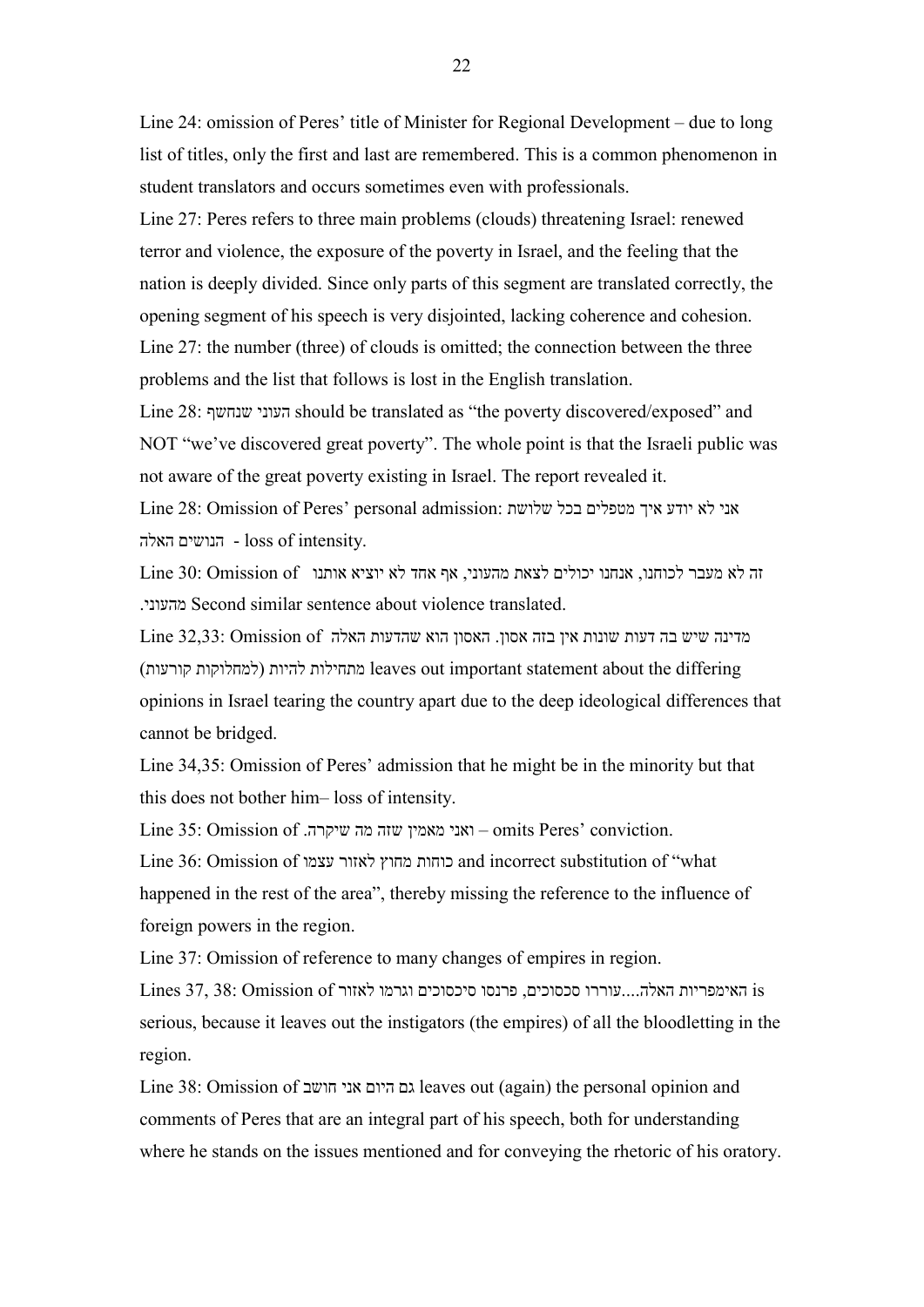Further similar omissions are made by the interpreter throughout the interpreted text. Sometimes nervousness on beginning simultaneous translation results in a "weak start" that gradually improves as the interpreter gets into the body of the speech, accessing more information, but in this case serious omissions continue throughout the speech. Just a glance at all the red ink (marking omissions) on Page 2 of the Hebrew transcript of Peres speech shows that the problem does not get any better. **In this case it is not a question of not understanding the Hebrew**; sometimes it was a case of not hearing (or remembering) the Hebrew due to the very long sentences (syntactic difficulty). Peres speaks slowly and takes time to make his point (especially since there is not a lot of redundancy) and sometimes the interpreting was started too soon, resulting in long pauses till the meaning became apparent. The conclusion is that the inexperienced translator leaves a long lag/ear-voice span before beginning to translate, hoping to get more of the gist (professionals learn to anticipate and take more risks) resulting in missing the next sentence (or two!). There is such intense concentration on listening to the Hebrew that in addition to omissions, there is very little monitoring of the (mother tongue) output, resulting in linguistic errors that also add to the general incoherence and lack of cohesion.

This tendency to translate in spurts is also very hard on the listener (I say this as the translator hearing herself). Even if nothing were omitted from the source text (and in this case it is), the spurts would at the least irritate the audience and in the worst case cause some listeners to "tune out".

### **5. Conclusion**

This introspective study seems to confirm my hypothesis that comprehension (and by comprehension I mean fully understanding the informational content and remembering it) is easier for a trainee when going from mother tongue to second language than vice-versa.

In my interpretation of the *Keren Klita* speech, although the linguistic performance in my second language, Hebrew, leaves a lot to be desired, more informational content was transferred than in the Peres speech. The omissions were fewer and usually less serious (that is, they did not affect comprehension of the gist of the speech). In the interpretation of the Peres speech, not only were there frequent, serious omissions from the source text, but also errors of comprehension as well as mistakes in the

23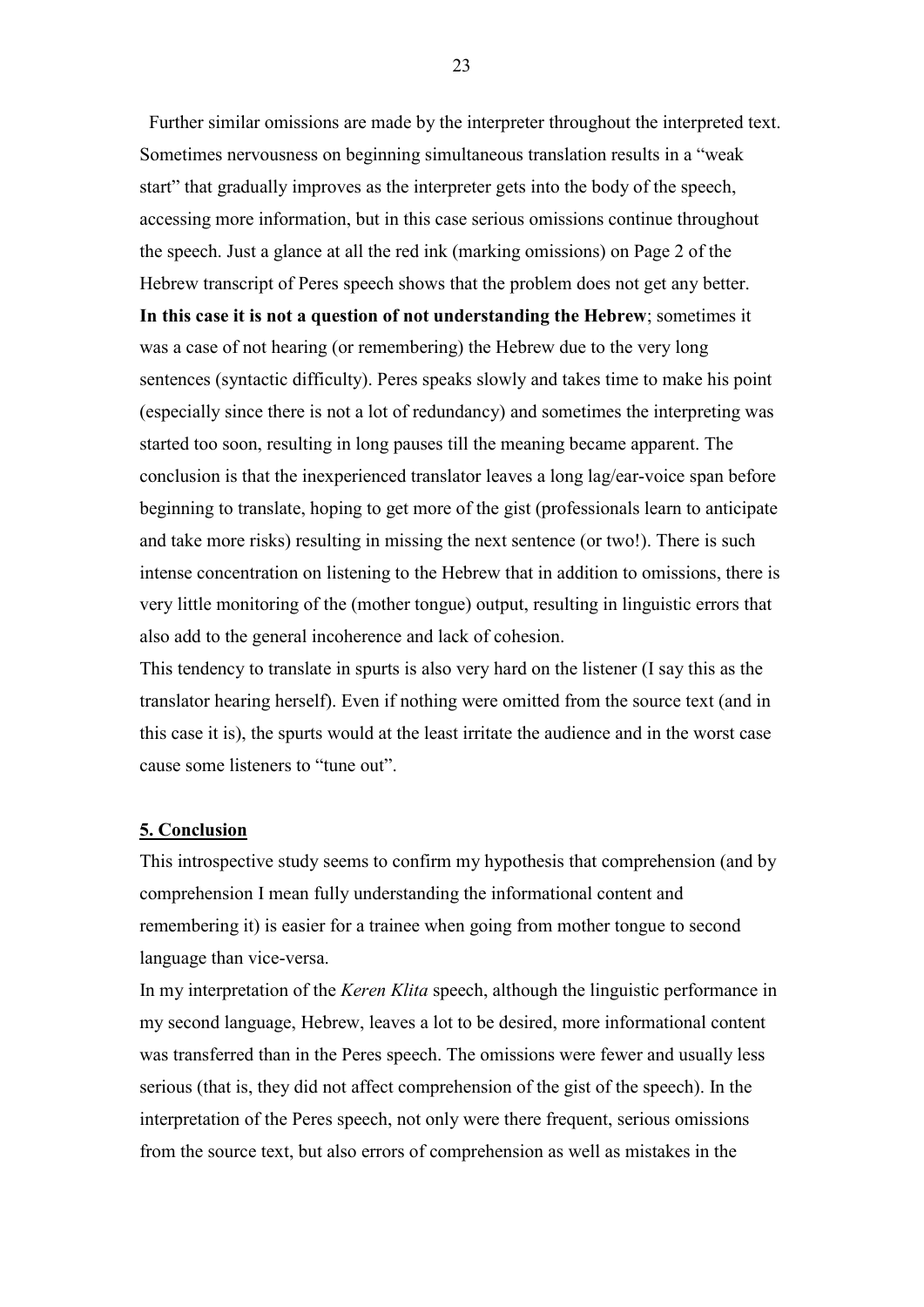mother tongue target language. If all these were not enough to confuse the audience, the translating in spurts certainly did not help.

My findings correspond to those of Barik (1971:136):

 "Again, less qualified Ts (translators) are characterized by generally better performance when translating from their dominant into their weaker language, showing on average fewer disruptions –and fewer "serious" ones….. Their translations, however, are to some extent even more literal when translating from dominant into weaker language)."

Here it must be noted that Barik (1971:135) does not regard literalness as a weakness **as long as it does not cause a change in meaning**. He does acknowledge, however, that trainees' performances are not as eloquent or as intelligible as professional interpreters, but this aspect of interpreting is not the topic of this study. I think it is a good idea, as Minns (2002:38) suggests, for more interpreters to be trained to work into their B language. His main reasons are the expansion of the European Union and the fact that only those interpreters who have mother-tongue knowledge of rare official languages can perform satisfactory simultaneous interpretation (by working into their B language). He does stress that before embarking on learning to interpret into one's B language, the trainee must first be proficient in working into the A language, that is, having mastered the basic techniques of consecutive and simultaneous interpretation.

 I realize I am an example of an "unbalanced" bilingual, in that my mother tongue, English, is much stronger than my acquired tongue, Hebrew, despite thirty years in Israel. But as Grosjean(1997) points out in his book about bilingual individuals, this is to be expected since immigrants to a new country **learn what they need to know in order to get by at home, at work, in school etc.** They do not become expert in fields with which they have do not have day-to-day contact (such as academia, literature, the army etc.).

The passive act of comprehending a B language is easier than producing in that language, unless the B language is learned at a very early age. However I feel sure